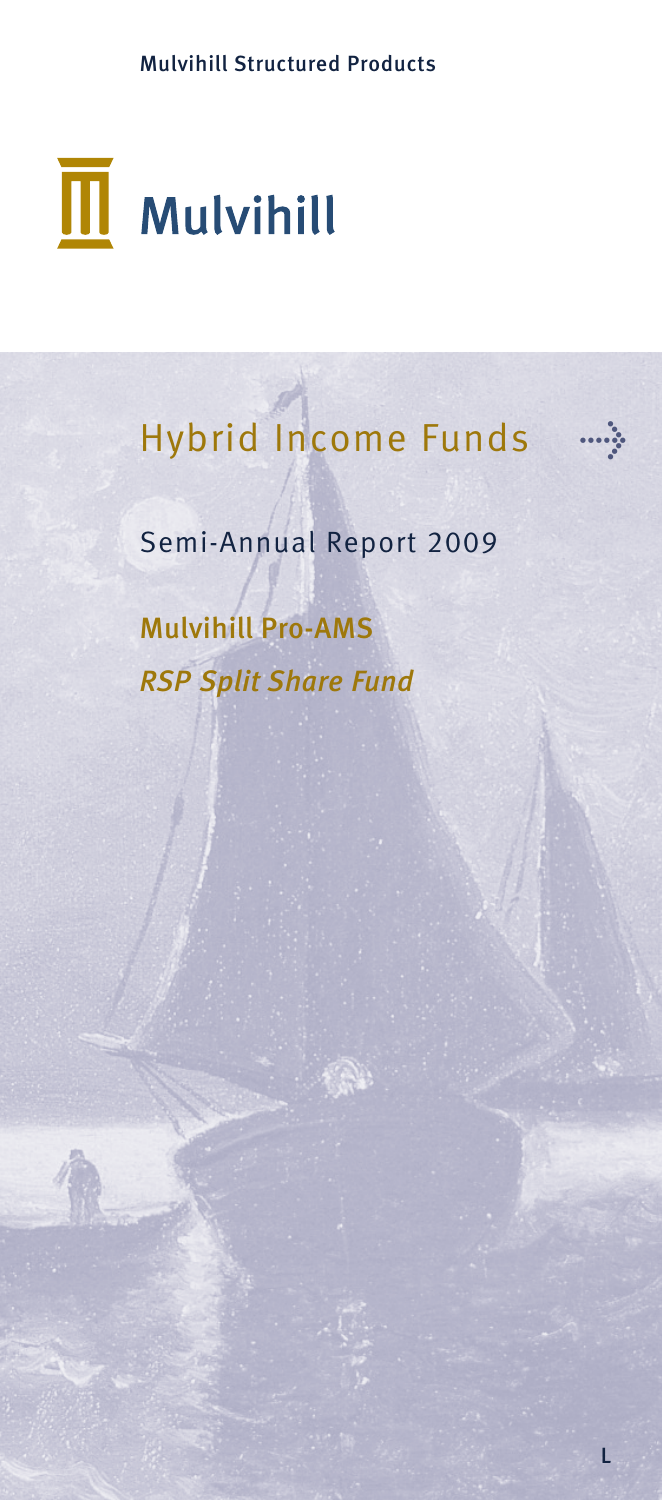### Message to Shareholders

We are pleased to present the semi-annual financial results of Mulvihill Pro-AMS Split Share Fund (the "Fund").

The following is intended to provide you with the financial highlights of the Fund and we hope you will read the more detailed information contained within the report.

The Fund was launched in 2002 with the objectives to:

- (1) Provide Class A shareholders with fixed cumulative preferential monthly cash distributions in the amount of \$0.05417 (6.5 percent per annum), and pay holders \$10.00 for each share held upon termination on December 31, 2013; and
- (2) Provide Class B shareholders with the balance of the value of the<br>Fund's managed portfolio after paying holders of Class A shares \$10.00 per Class A share plus any distributions in arrears, and to<br>return the original issue price of \$20.00 to Class B shareholders on the termination date of December 31, 2013.

To provide the Fund with the means to return the original issue price of the Class A Shares on termination, the Fund entered into a "Class A Share<br>Forward Agreement" with the Royal Bank of Canada ("RBC"), whereby the<br>Fund contributed, every six months (commencing on September 30, 2002) an amount targeted to be a minimum of \$0.43 per Class A Share, to an account used to acquire Canadian equity securities.

In October 2008, the Managed Portfolio funded additional amounts for the Class A Share Forward Agreement to a future value of \$10.00 per Class A Share. The Managed Portfolio was reduced significantly in size with this funding. The Class A Shares have residual risk now, since the decrease in the size of the Managed Portfolio may mean that the Class A Shareholders will be expected to cover expenses of the Fund in future years. As a result,<br>the expected redemption value of the Class A Shares to be received in December of 2013 is less than \$10.00 per Class A Share.

The Fund also entered into a "Class B Share Forward Agreement" with RBC.<br>Pursuant to the agreement, RBC will pay the Fund an amount equal to<br>\$20.00 for each Class B Share outstanding on the termination date in exchange for the Fund agreeing to deliver to RBC, equity securities which the<br>Fund acquired with approximately 50 percent of the initial proceeds of the Class B Shares.

The Fund achieves its investment objectives, by investing the balance of the net assets in a diversified portfolio consisting principally of Canadian and U.S. equity securities that are listed on a major North American stock exchange. In addition, the issuers of such securities must have a market capitalization in excess of U.S. \$5.0 billion if listed solely in the United States or a market capitalization in excess of Cdn \$1.0 billion if listed solely in Canada. Accordingly, the distributions paid out by the Fund are funded from the dividend income earned on the portfolio, realized capital gains from the sale of securities and option premiums from the sale of covered call options. During the six-month period ended June 30, 2009, the total return of the Fund was negative 4.41 percent contributing to the<br>overall decline in the net asset value from \$27.88 per unit as at December 31, 2008 to \$26.65 per unit as at June 30, 2009.

The longer-term financial highlights of the Fund are as follows:

|                                                                                         | <b>Years ended December 31</b> |             |        |      |       |                                   |       |      |        |                     |  |               |
|-----------------------------------------------------------------------------------------|--------------------------------|-------------|--------|------|-------|-----------------------------------|-------|------|--------|---------------------|--|---------------|
|                                                                                         | June 30, 2009                  |             |        | 2008 |       | 2007                              |       | 2006 |        | 2005                |  | 2004          |
| <b>Total Fund Return</b>                                                                | (4.41)%                        |             | 15.73% |      | 1.84% |                                   | 4.82% |      |        | 6.32%               |  | 5.25%         |
| <b>Class A Distribution Paid</b><br>(annual target of<br>\$0.65004 per share)           | S                              |             |        |      |       | $-$ \$0.48753 \$0.65004 \$0.65004 |       |      |        | \$0.65004 \$0.65004 |  |               |
| <b>Class B Distribution Paid</b>                                                        | S                              |             |        |      |       | – S                               |       |      | $-$ \$ |                     |  | $-$ \$1.29169 |
| <b>Ending Net Asset Value</b><br>per Unit (initial issue<br>price was \$30.00 per Unit) |                                | $$26.65$ \$ |        |      |       | 27.88 \$ 24.56 \$ 24.77           |       |      | S      | 24.27 S             |  | 23.45         |

We thank all shareholders for their continued support and encourage shareholders to review the more detailed information contained within the semi-annual report.

*Ster* p 1 ican

John P. Mulvihill Chairman & President, Mulvihill Capital Management Inc.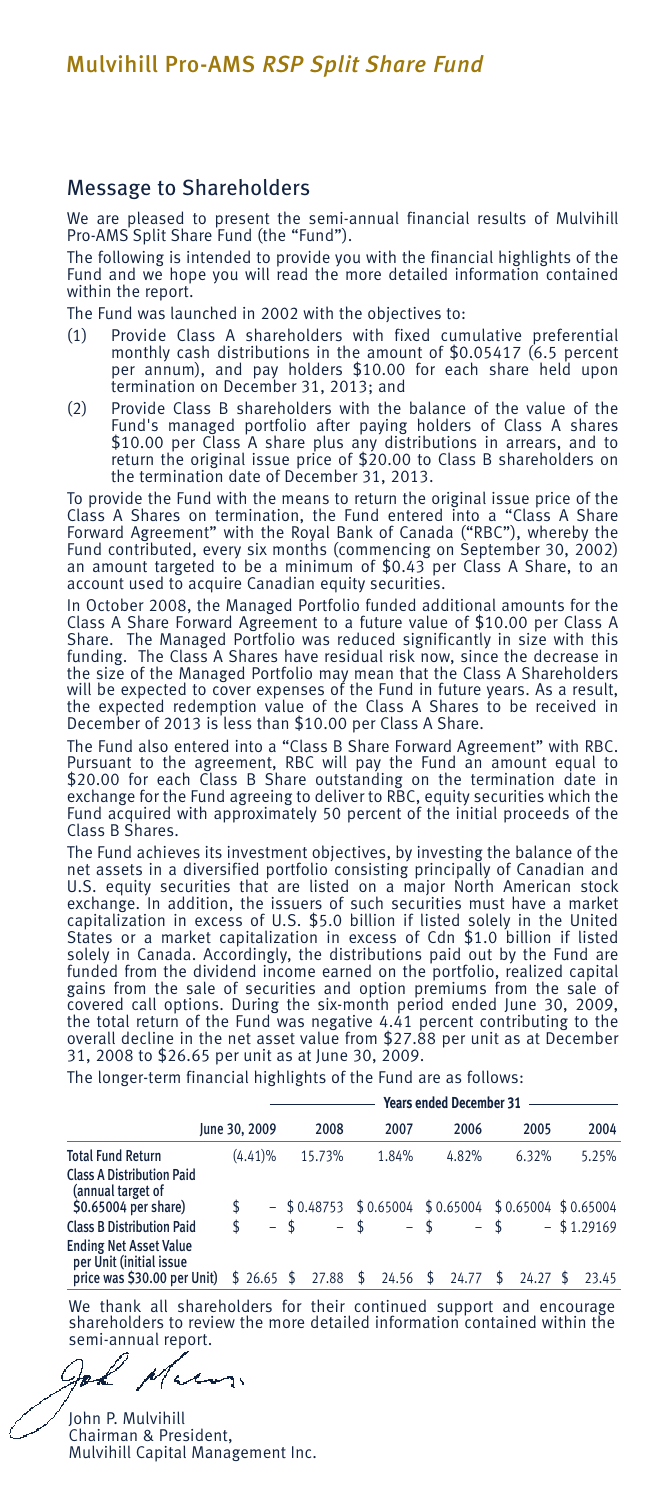### **Management Report on Fund Performance**

This report, prepared in accordance with National Instrument 81-106 (Investment Fund Continuous Disclosure), contains the financial highlights for the six months ended June 30, 2009 of Mulvihill Pro-AMS RSP Split Share Fund (the "Fund"). The June 30, 2009 unaudited semi-annual financial statements of the Fund are attached.

Copies of the Fund's proxy voting policies and procedures, proxy voting disclosure record or quarterly portfolio disclosure may be obtained by calling 1-800-725-7172 toll-free, or by writing to the Fund at Investor Relations, 121 King Street West, Suite 2600, Toronto, Ontario, M5H 3T9, or by visiting our website at www.mulvihill.com. You can also get a copy of the annual financial statements at your request and at no cost by using one of these methods.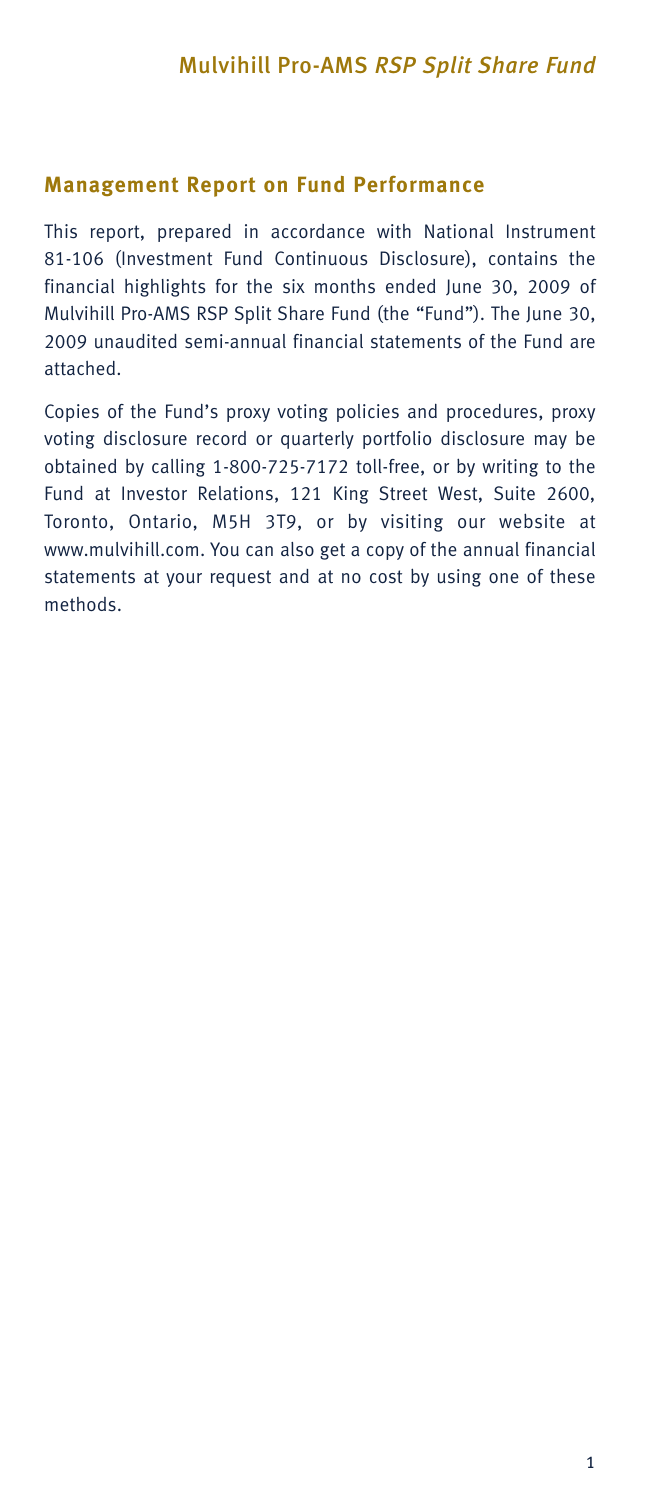### Management Report on Fund Performance

### **Summary of Investment Portfolio**

The composition of the portfolio may change due to ongoing portfolio transactions of the Fund. A quarterly update will be available on our website at www.mulvihill.com.

 $\sim$ 

**Asset Mix** June 30, 2009

|                                 | % of<br>Net Asset Value* |
|---------------------------------|--------------------------|
| Fixed Portfolio - Class B       | 67.7%                    |
| Fixed Portfolio - Class A       | 33.9 %                   |
| Cash and Short-Term Investments | $1.1 \%$                 |
| <b>Consumer Staples</b>         | 0.3%                     |
| Energy                          | $0.2 \%$                 |
| <b>Health Care</b>              | $0.2 \%$                 |
| <b>Materials</b>                | $0.2 \%$                 |
| Other Assets (Liabilities)      | $(3.6)$ %                |
|                                 | 100.0 %                  |

\*The Net Asset Value excludes the Class A share liability.

Securities in the fixed portfolios have been pledged to the Royal Bank of Canada ("RBC") as security for the obligation of the Fund under the Forward Agreements. As a result, the fixed portfolios effectively have no equity exposure.

### **Portfolio Holdings**

June 30, 2009

|                                                        | $%$ of           |
|--------------------------------------------------------|------------------|
|                                                        | Net Asset Value* |
| <b>Managed Portfolio</b>                               |                  |
| Cash and Short-Term Investments                        | $1.1 \%$         |
| <b>EnCana Corporation</b>                              | $0.2 \%$         |
| Kinross Gold Corporation                               | $0.2 \%$         |
| Campbell Soup Co.                                      | $0.2 \%$         |
| Bristol-Myers Squibb Company                           | $0.1 \%$         |
| Kraft Foods Inc. - Class A                             | $0.1 \%$         |
| Abbott Laboratories                                    | $0.1 \%$         |
| Fixed Portfolio - Class A                              |                  |
| Securities Pledged as Collateral for Forward Agreement | 31.8%            |
| <b>Forward Agreement</b>                               | $2.1\%$          |
| <b>Fixed Portfolio - Class B</b>                       |                  |
| Securities Pledged as Collateral for Forward Agreement | 56.8%            |
| <b>Forward Agreement</b>                               | 10.9%            |
|                                                        | 103.6 %          |

\*The Net Asset Value excludes the Class A share liability.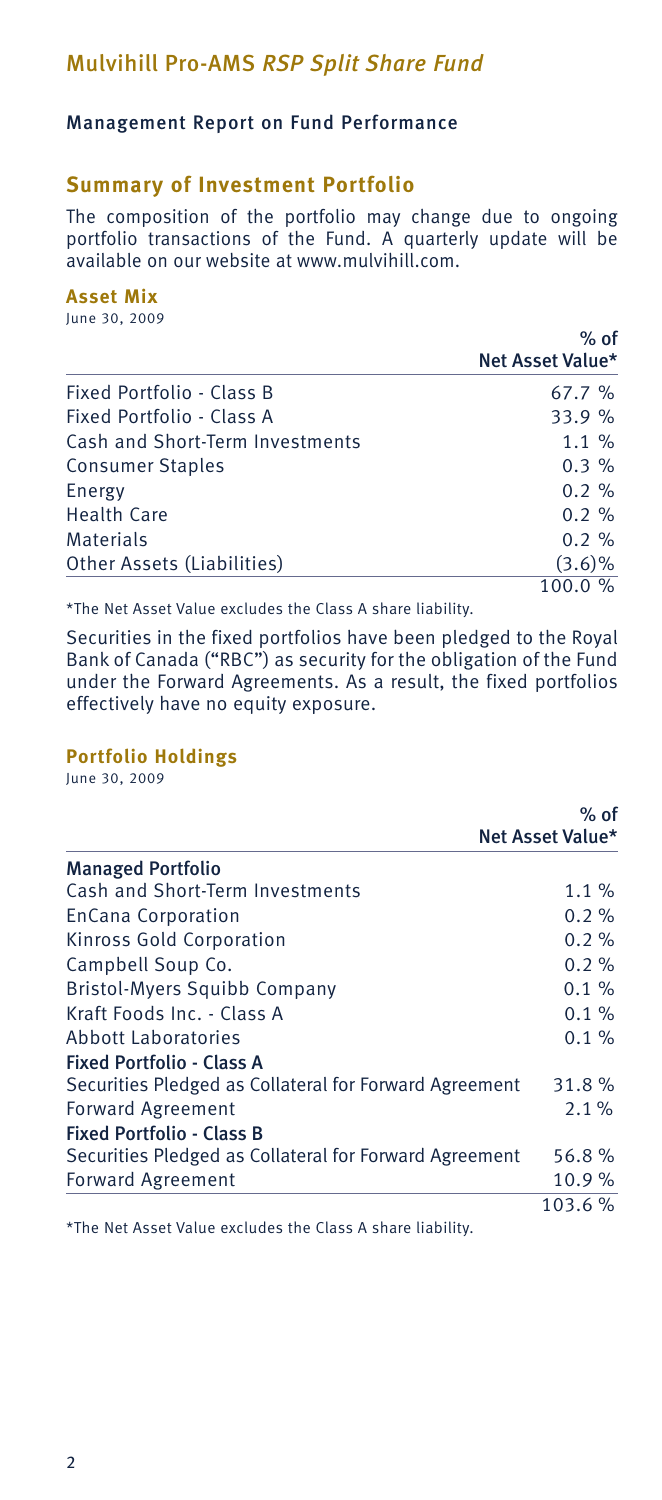### Management Report on Fund Performance

### **Results of Operations**

For the six-month period ended June 30, 2009, the net asset value of the Fund for pricing purposes based on closing prices was \$26.65 per Unit (see Note 3 to the financial statements) compared to \$27.88 per Unit at December 31, 2008. The Fund's Class A Shares, listed on the Toronto Stock Exchange as SPL.A, closed on June 30, 2009 at \$8.21 per share, while Class B Shares, listed as SPL.B, closed at \$17.34 per share. Each Unit consists of one Class A Share and one Class B Share.

No distributions were made to Class A and Class B shareholders.

The S&P/TSX Composite Index rose 17.6 percent during the period, outperforming the S&P 500 Index, which declined 1.6 percent in Canadian dollar terms. As interest rates increased during the period, the Bloomberg/EFFAS Canada Government 3-5 Year Gross Price Index declined 0.8 percent.

The compound total return for the Fund for the six months ended June 30, 2009, was a decline of 4.4 percent. This return is reflective of a portfolio comprised of a large fixed income component, together with a small equity exposure in U.S. and Canada. As the Fund approaches maturity, the fixed portfolios will become an increasing portion of the total Fund.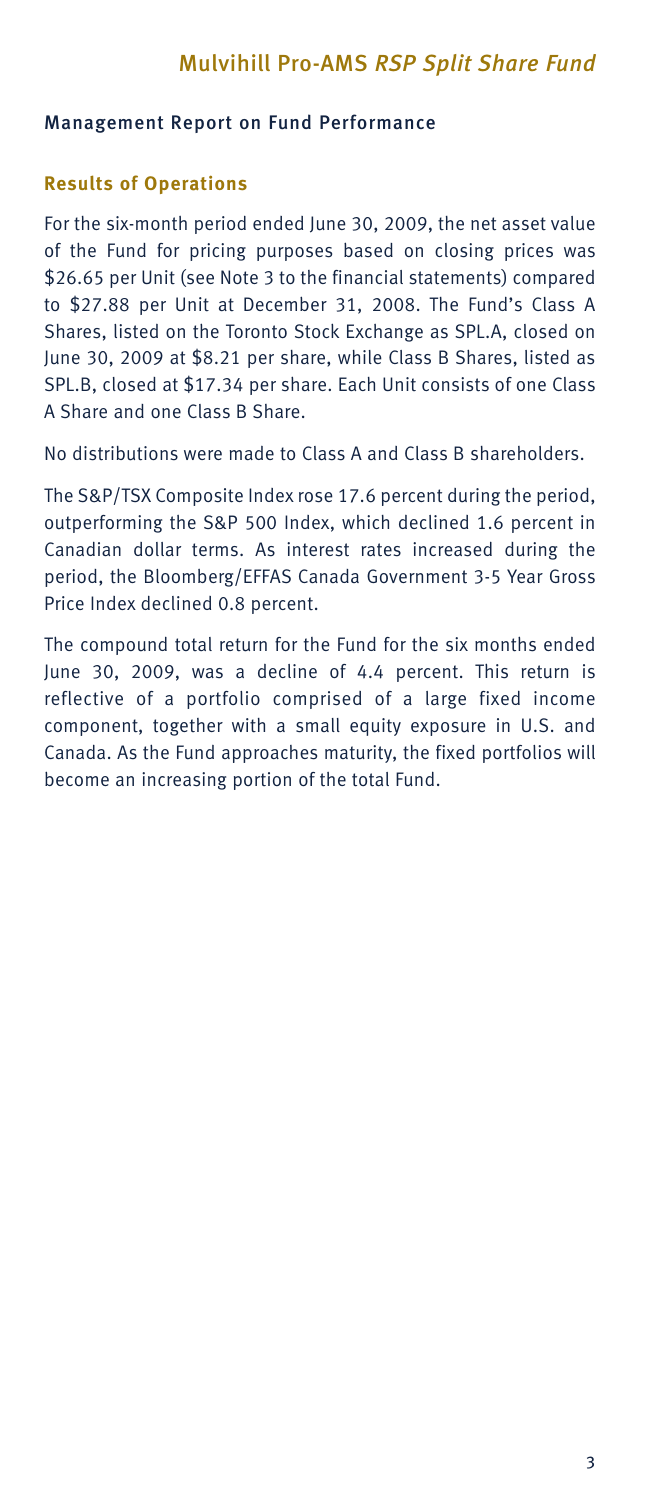### Management Report on Fund Performance

### **Financial Highlights**

The following tables show selected key financial information about the Fund and are intended to help you understand the Fund's financial performance from the past five years.

The information for the years ended December 31 is derived from the Fund's audited annual financial statements.

Information for the period ended June 30, 2009 is derived from the

|                                                                                                             | <b>Six months ended</b><br><b>June 2009</b> |                          |  |  |
|-------------------------------------------------------------------------------------------------------------|---------------------------------------------|--------------------------|--|--|
| <b>NET ASSETS PER UNIT</b>                                                                                  |                                             |                          |  |  |
| Net Assets, beginning of period (based on bid prices) $(1)$                                                 | Ś                                           | 27.89                    |  |  |
| INCREASE (DECREASE) FROM OPERATIONS<br>Total revenue                                                        |                                             |                          |  |  |
| <b>Total expenses</b><br>Realized gains (losses) for the period<br>Unrealized gains (losses) for the period |                                             | (0.34)<br>4.52<br>(5.60) |  |  |
| Total Increase (Decrease) from Operations <sup>(2)</sup>                                                    |                                             | (1.42)                   |  |  |
| <b>DISTRIBUTIONS</b><br><b>Class A Share</b>                                                                |                                             |                          |  |  |
| From net investment income<br>From capital gains<br>Non-taxable distributions                               |                                             |                          |  |  |
| <b>Accrued Class A Share Distributions</b>                                                                  |                                             | 0.17                     |  |  |
| <b>Total Class A Share Distributions</b>                                                                    |                                             | 0.17                     |  |  |
| <b>Class B Share</b><br>Non-taxable distributions                                                           |                                             |                          |  |  |
| <b>Total Class B Share Distributions</b>                                                                    |                                             |                          |  |  |
| Total Distributions <sup>(3)</sup>                                                                          |                                             | 0.17                     |  |  |
| Net Assets, end of period (based on bid prices) $(1)$                                                       | Ś                                           | 26.65                    |  |  |

(1) Net Assets per unit is the difference between the aggregate value of the assets of the Fund and the aggregate value of the liabilities excluding the liability for the Redeemable Class A shares of the Fund on that date and including the valuation of securities at bid prices divided by the number of units then outstanding. For years prior to 2007, securities were valued at closing prices. The change to the use of bid prices is due to accounting standards set out by the Canadian Institute of Chartered Accountants adopted January 1, 2007 relating to Financial Instruments. Refer to Note 3 to the annual financial statements for further discussion.

(2) Total increase (decrease) from operations consists of interest and dividend revenue, realized

### **Six months ended**

**June 2009**

#### **RATIOS/SUPPLEMENTAL DATA**

| Net Asset Value, excluding liability for    |                         |
|---------------------------------------------|-------------------------|
| Redeemable Class A shares (\$millions)      | 16.23                   |
| Net Asset Value (\$millions) <sup>(5)</sup> | 10.86                   |
| Number of units outstanding                 | 608,935                 |
| Management expense ratio <sup>(1)</sup>     | $2.48\%$ <sup>(4)</sup> |
| Portfolio turnover rate <sup>(2)</sup>      | 0.97%                   |
| Trading expense ratio <sup>(3)</sup>        | $0.01\%$ <sup>(4)</sup> |
| Net Asset Value per Unit <sup>(5)</sup>     | 26.65                   |
| Closing market price - Class A<br>S         | 8.21                    |
| Closing market price - Class B<br>ς         | 17.34                   |

(1) Management expense ratio is the ratio of all fees and expenses, including goods and services taxes and capital taxes but excluding transaction fees and income taxes and Class A share distributions, charged to the Fund to the average net asset value, excluding the liability for the Redeemable Class A shares. The management expense ratio for 2004 includes the special resolution expense. The management expense ratio for 2004 excluding the special resolution expense is 2.24%.

(2) Portfolio turnover rate is calculated based on the lesser of purchases or sales of investments, excluding short-term investments, divided by the average value of the portfolio securities.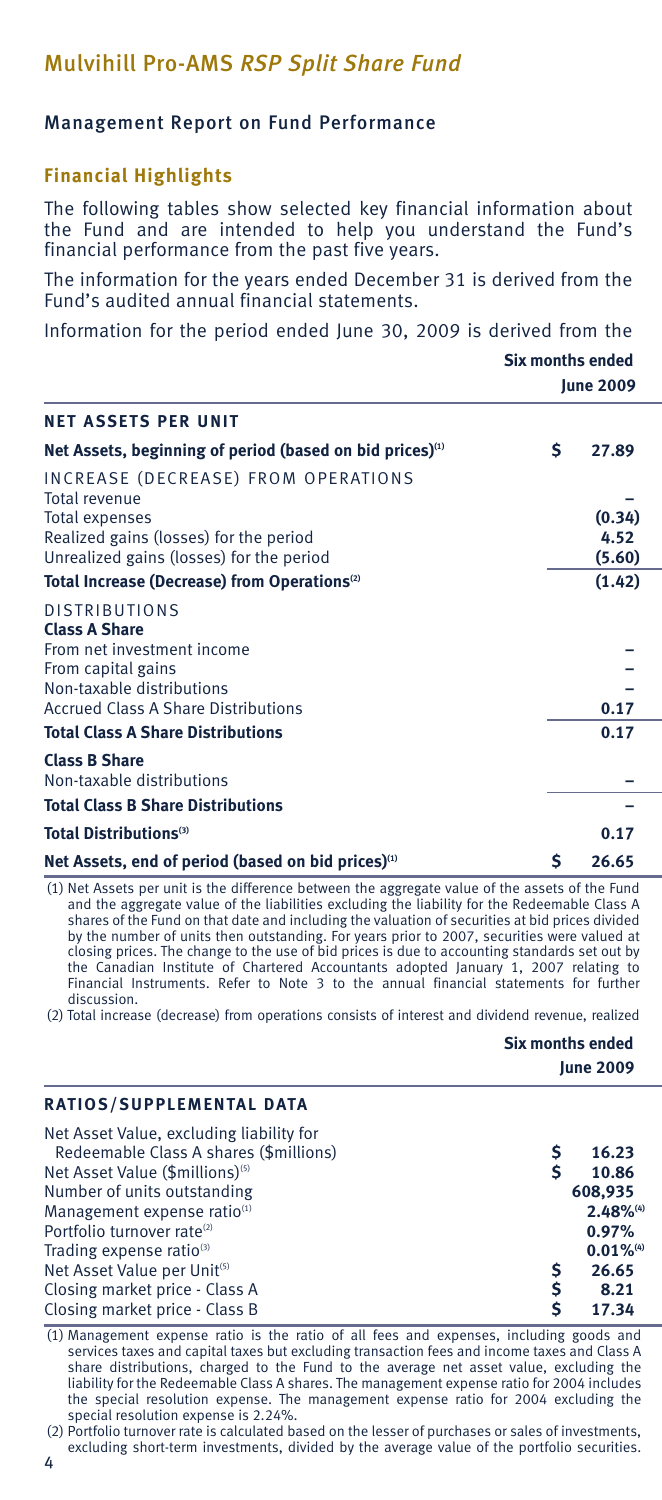### Management Report on Fund Performance

Fund's unaudited semi-annual financial statements.

For June 30, 2009, December 31, 2008 and December 31, 2007, the Net Assets included in the Net Assets per Unit table is from the Funds financial statements and calculated using bid prices while the Net Asset Value included in the Ratios/Supplemental Data table is for Fund pricing purposes and calculated using closing prices. All other calculations for the purposes of this MRFP are made using Net Asset Value.

| <b>Years ended December 31</b> |        |    |               |    |        |    |        |    |        |
|--------------------------------|--------|----|---------------|----|--------|----|--------|----|--------|
|                                | 2008   |    | 2007          |    | 2006   |    | 2005   |    | 2004   |
|                                |        |    |               |    |        |    |        |    |        |
| \$                             | 24.56  | \$ | $24.76^{(4)}$ | \$ | 24.27  | \$ | 23.45  | \$ | 24.17  |
|                                |        |    |               |    |        |    |        |    |        |
|                                | 0.12   |    | 0.14          |    | 0.11   |    | 0.07   |    | (0.05) |
|                                | (0.50) |    | (0.48)        |    | (0.30) |    | (0.52) |    | (0.59) |
|                                | 4.13   |    | 2.24          |    | 2.20   |    | 3.66   |    | 1.51   |
|                                |        |    | (1.51)        |    | (0.97) |    | (1.84) |    | 0.34   |
|                                | 3.75   |    | 0.39          |    | 1.04   |    | 1.37   |    | 1.21   |
|                                |        |    |               |    |        |    |        |    |        |
|                                |        |    |               |    |        |    |        |    |        |
|                                |        |    |               |    |        |    | (0.05) |    |        |
|                                |        |    |               |    |        |    | (0.44) |    |        |
|                                | (0.49) |    | (0.65)        |    | (0.65) |    | (0.16) |    | (0.65) |
|                                | (0.16) |    |               |    |        |    |        |    |        |
|                                | (0.65) |    | (0.65)        |    | (0.65) |    | (0.65) |    | (0.65) |
|                                |        |    |               |    |        |    |        |    |        |
|                                |        |    |               |    |        |    |        |    | (1.29) |
|                                |        |    |               |    |        |    |        |    | (1.29) |
|                                |        |    |               |    |        |    |        |    |        |
|                                | (0.65) |    | (0.65)        |    | (0.65) |    | (0.65) |    | (1.94) |
| \$                             | 27.89  | \$ | 24.56         | \$ | 24.77  | \$ | 24.27  | \$ | 23.45  |

and unrealized gains (losses), net of withholding taxes and foreign exchange gains (losses), less expenses excluding Class A share distributions, and is calculated based on the weighted average number of units outstanding during the period. The schedule is not intended to total to the ending net assets as calculations are based on the weighted average number of units outstanding during the period.

(3) Distributions to shareholders are based on the number of shares outstanding on the record date for each distribution and were paid in cash.

(4) Net Assets per unit has been adjusted for the Transition Adjustment (see Note 3 to the annual financial statements).

|                | <b>Years ended December 31</b> |               |                        |               |                        |                |                        |                |                        |  |  |
|----------------|--------------------------------|---------------|------------------------|---------------|------------------------|----------------|------------------------|----------------|------------------------|--|--|
| 2008           |                                | 2007          |                        | 2006          |                        | 2005           |                        | 2004           |                        |  |  |
|                |                                |               |                        |               |                        |                |                        |                |                        |  |  |
| \$<br>Ś        | 19.41<br>12.45                 | \$<br>Ś       | 27.96<br>16.57         | S<br>Ś        | 33.37<br>19.89         | \$<br>Ś        | 41.87<br>24.62         | \$<br>Ś        | 63.79<br>36.59         |  |  |
|                | 696,035                        | 1,138,315     |                        | 1,347,235     |                        | 1,725,223      |                        | 2,720,221      |                        |  |  |
|                | 1.93%                          |               | 1.97%                  |               | 1.23%                  |                | 2.17%                  |                | 2.49%                  |  |  |
|                | 91.43%                         |               | 25.65%                 |               | 72.07%                 |                | 114.28%                |                | 58.64%                 |  |  |
|                | 0.03%                          |               | 0.02%                  |               | 0.07%                  |                | 0.09%                  |                | 0.09%                  |  |  |
| \$<br>\$<br>\$ | 27.88<br>8.26<br>16.96         | \$<br>\$<br>Ś | 24.56<br>8.51<br>15.00 | \$<br>\$<br>Ś | 24.77<br>9.30<br>14.08 | \$<br>\$<br>\$ | 24.27<br>9.86<br>13.49 | \$<br>\$<br>\$ | 23.45<br>9.60<br>12.60 |  |  |

The Fund employs an option overlay strategy which can result in higher portfolio turnover by virtue of option exercises, when compared to a conventional equity mutual fund.

(3) Trading expense ratio represents total commissions expressed as an annualized percentage of the daily average net asset value during the period.

(4) Annualized.

(5) Net Asset Value per unit is the difference the aggregate value of the assets of the Fund and the aggregate value of the liabilities of the Fund on that date and including the valuation of securities at closing prices divided by the number of units then outstanding.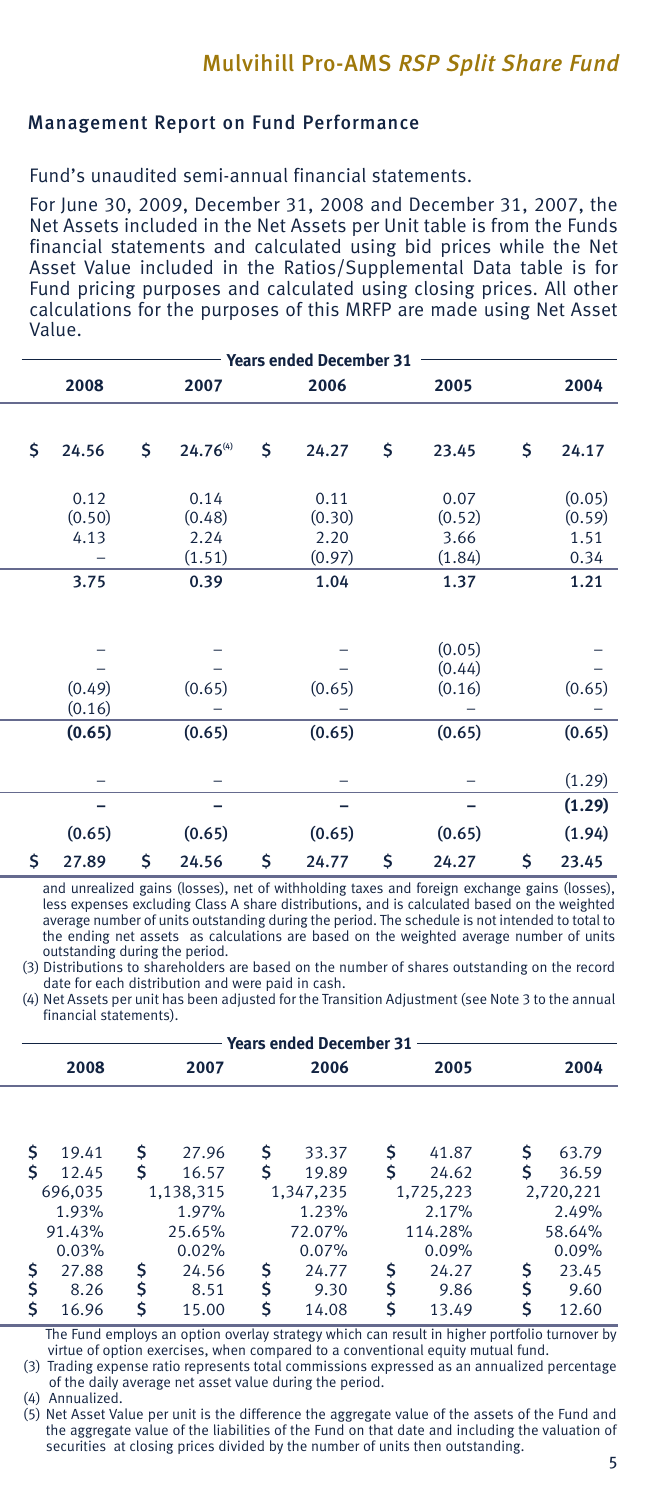#### Management Report on Fund Performance

#### **Management Fees**

Mulvihill Capital Management Inc. ("MCM") is entitled to fees under the Investment Management Agreement calculated monthly as 1/12 of 1.10 percent of the net asset value of the Fund at each month end, excluding the Redeemable Class A share liability. The Investment Manager voluntarily agreed to defer payment of a portion of its management fees. These deferrals (which are recorded as payables in the net asset value of the Fund) in the investment management fees represent decreases in direct proportion to the decline in targeted distribution rates, to a minimum annual management fee rate of 0.40 percent of the Fund's net asset value. Commencing July 2005 investment management fees were reduced from a monthly rate of 1/12 of 1.10 percent to a monthly rate of 1/12 of 0.40 percent of the Fund's net asset value, plus applicable taxes, as required by the prospectus when the Fund has not paid distributions to Class B shareholders for six or more consecutive months. Investment management fees for the year were paid at an annual rate of 0.40 percent of the Fund's net asset value. The Investment Manager may choose at any time to require payment of all or any portion of the investment management fees voluntarily deferred.

Services received under the Investment Management Agreement include the making of all investment decisions and the writing of covered call options in accordance with the investment objectives, strategy and criteria of the Fund. MCM also makes all decisions as to the purchase and sale of securities in the Fund's portfolio and the execution of all portfolio and other transactions.

Mulvihill Fund Services Inc. is entitled to fees under the Management Agreement calculated monthly as 1/12 of 0.10 percent of the net asset value of the Fund at each month end, excluding the Redeemable Class A share liability. Services received under the Management Agreement include providing or arranging for required administrative services to the Fund.

#### **Recent Developments**

To provide the Fund with the means to return the original issue price of the Class A Shares on termination, the Fund entered into a "Class A Share Forward Agreement" with the Royal Bank of Canada ("RBC"), whereby the Fund contributed every six months (commencing on September 30, 2002) an amount targeted to be a minimum of \$0.43 per Class A Share, to an account used to acquire Canadian equity securities.

To provide the Fund with the means to return the original issue price of the Class B Shares on termination, the Fund entered into a "Class B Share Forward Agreement" with RBC at inception, which is structured to return \$20.00 per share outstanding on the termination date.

In October 2008, the Managed Portfolio funded additional amounts for the Class A Share Forward Agreement to a future value of \$10.00 per Class A Share. The Managed Portfolio was reduced significantly in size with this funding. The Class A Shares have residual risk now, since the decrease in the size of the Managed Portfolio may mean that the Class A Shareholders will be expected to cover expenses of the Fund in future years. As a result, the expected redemption value of the Class A Shares to be received in December of 2013 is less than \$10.00 per Class A Share.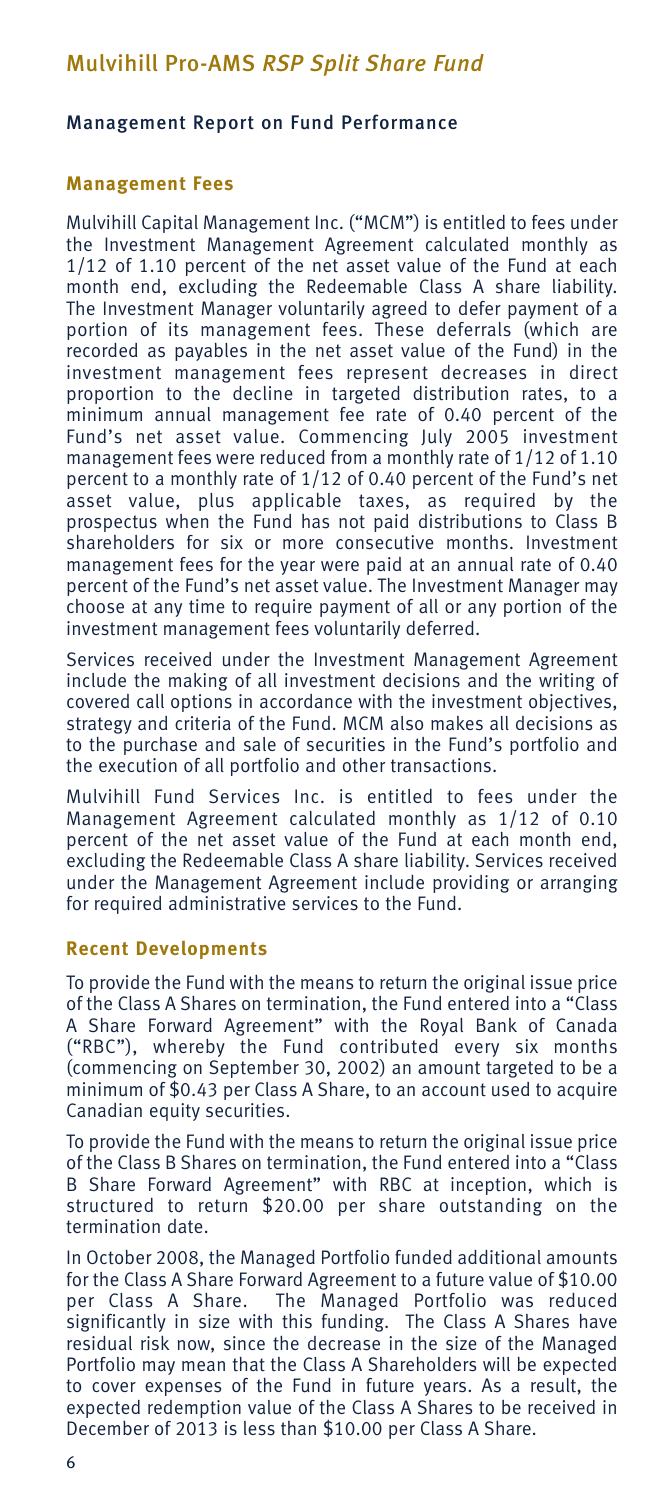### Management Report on Fund Performance

The Bank of Canada key lending rate started the year at 1.50 percent compared to 4.25 percent at the start of 2008. There were three rate cuts during the first half of 2009 which brought the key rate down to 0.25 percent, it's lowest in history.

While the Fund remains sensitive to changes in interest rates and the shape of the yield curve, this sensitivity is reduced as the term to maturity of the fixed portfolio is shortened in keeping with the December 31, 2013 termination date of the Fund.

#### **Past Performance**

The chart below sets out the Fund's year-by-year past performance. It is important to note that:

- (1) the information shown assumes that all distributions made by the Fund during these periods were reinvested in the Fund,
- (2) the information does not take into account sales, redemptions, distributions or other optional charges that would have reduced returns, and
- (3) the past performance of the Fund does not necessarily indicate how it will perform in the future.

#### **Year-By-Year Returns**

The bar chart below illustrates how the Fund's total return for each of the past seven years as well as for the six month period ended June 30, 2009 has varied from period to period. The chart also shows, in percentage terms, how much an investment made on January 1 in each year or the date of inception in 2002 would have increased or decreased by the end of that fiscal year, or June 30, 2009 for the six months then ended.



#### **Annual Total Return**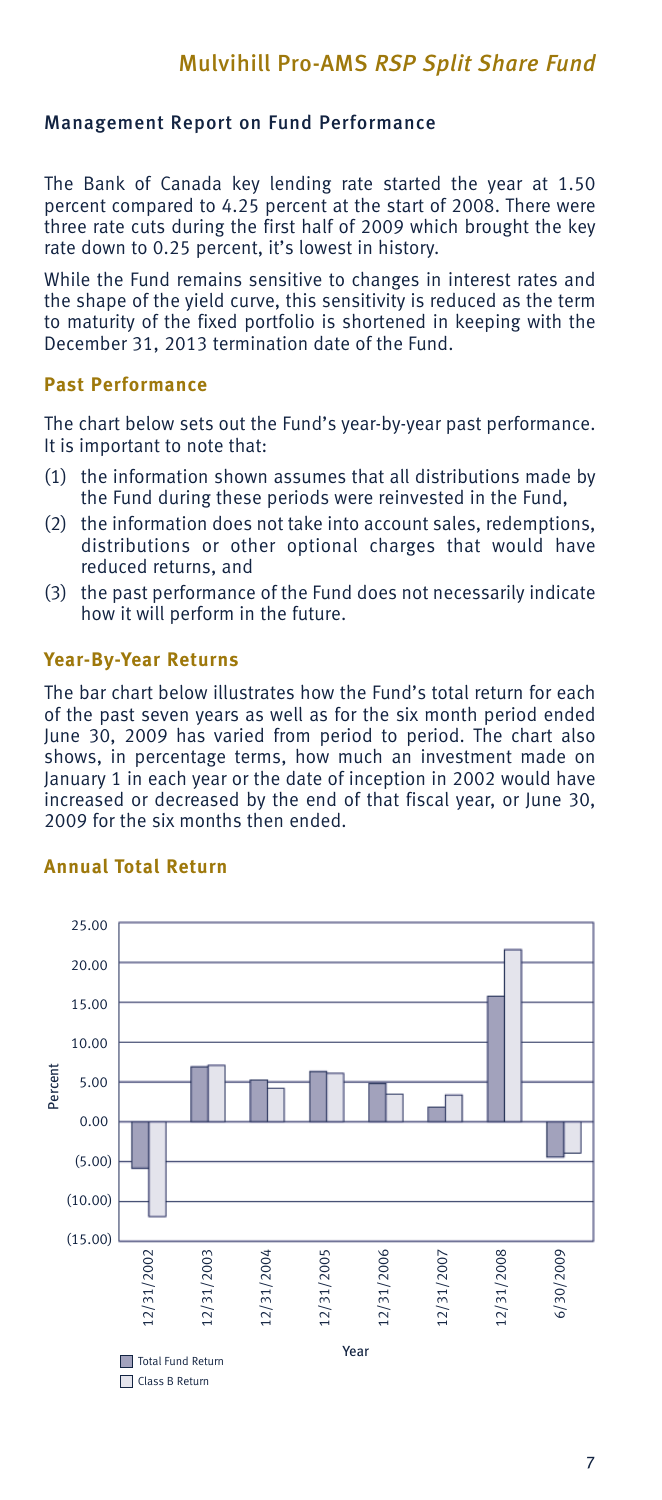### Management Report on Fund Performance

### **Related Party Transactions**

Mulvihill Capital Management Inc. ("MCM") manages the Fund's investment portfolio in a manner consistent with the investment objectives, strategy and criteria of the Fund pursuant to an Investment Management Agreement made between the Fund and MCM dated February 26, 2002.

Mulvihill Fund Services Inc. ("Mulvihill") is the Manager of the Fund pursuant to a Management Agreement made between the Fund and Mulvihill dated February 26, 2002, and, as such, is responsible for providing or arranging for required administrative services to the Fund. Mulvihill is a wholly-owned subsidiary of MCM. These parties are paid the fees described under the Management Fees section of this report.

### **Independent Review Committee**

On September 19, 2006, the Canadian Securities Administrators approved the final version of National Instrument 81-107 - Independent Review Committee for Investment Funds ("NI 81-107"). NI 81-107 requires all publicly offered investment funds to establish an independent review committee ("IRC") to whom the Manager must refer conflict of interest matters for review or approval. NI 81- 107 also imposes obligations upon the Manager to establish written policies and procedures for dealing with conflict of interest matters, maintaining records in respect of these matters and providing assistance to the IRC in carrying out its functions.

In accordance with NI 81-107, the IRC became operational on November 1, 2007. Members of the IRC are Robert W. Korthals, Michael M. Koerner and Robert G. Bertram.

#### **Forward-Looking Statements**

This report may contain forward-looking statements about the Fund. Forward-looking statements include statements that are predictive in nature, that depend upon or refer to future events or conditions, or that include words such as "expects", "anticipates", "intends", "plans", "believes", "estimates" or negative versions thereof and similar expressions. In addition, any statement that may be made concerning future performance, strategies or prospects, and possible future Fund action, is also forward-looking. Forward-looking statements are based on current expectations and projections about future events and are inherently subject to, among other things, risks, uncertainties and assumptions about the Fund and economic factors.

Forward-looking statements are not guarantees of future performance, and actual events and results could differ materially from those expressed or implied in any forward-looking statements made by the Fund. Any number of important factors could contribute to any divergence between what is anticipated and what actually occurs, including, but not limited to, general economic, political and market factors, interest and foreign exchange rates, global equity and capital markets, business competition, technology change, changes in government regulations, unexpected judicial or regulatory proceedings, and catastrophic events.

The above-mentioned list of important factors is not exhaustive. You should consider these and other factors carefully before making any investment decisions and you should avoid placing undue reliance on forward-looking statements. While the Fund currently anticipates that subsequent events and developments may cause the Fund's views to change, the Fund does not undertake to update any forward-looking statements.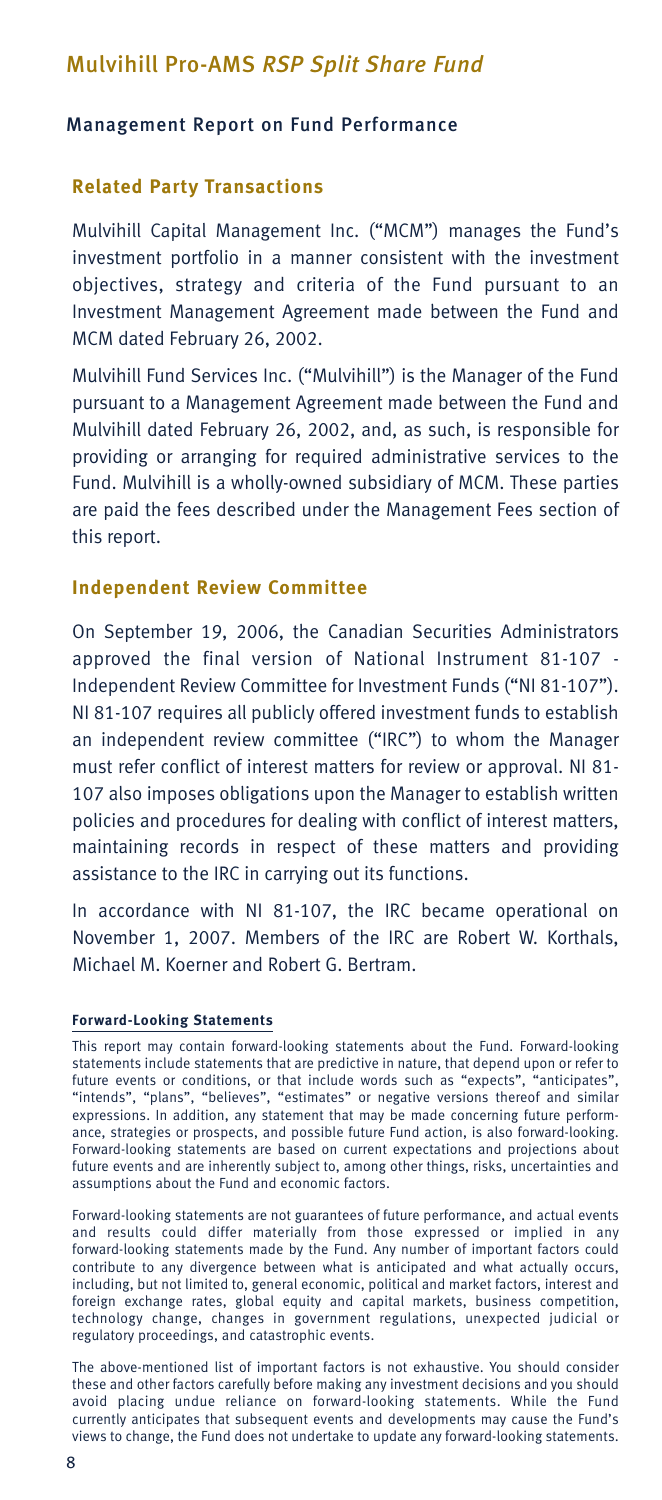# Management's Responsibility for Financial Reporting

The accompanying financial statements of Mulvihill Pro-AMS RSP Split Share Corp. (operating as Mulvihill Pro-AMS RSP Split Share Fund) (the "Fund") and all the information in this semi-annual report are the responsibility of the management of Mulvihill Fund Services Inc. (the "Manager") and have been approved by the Board of Directors (the "Board").

The financial statements have been prepared by management in accordance with Canadian generally accepted accounting principles and include certain amounts that are based on estimates and judgments. Management has ensured that the other financial information presented in this semi-annual report is consistent with the financial statements. The significant accounting policies which management believes are appropriate for the Fund are described in Note 3 of the annual financial statements for the year ended December 31, 2008.

The Manager is also responsible for maintaining a system of internal controls designed to provide reasonable assurance that assets are safeguarded and that accounting systems provide timely, accurate and reliable financial information.

The Audit Committee meets periodically with management and external auditors to discuss internal controls, the financial reporting process, various auditing and financial reporting issues, and to review the annual report, the financial statements and the external auditors' report. Deloitte & Touche LLP, the Fund's independent auditors, has full and unrestricted access to the Audit Committee and the Board.

The Fund's independent auditors have not performed a review of these Interim Financial Statements in accordance with standards established by Canadian Institute of Chartered Accountants.

god Mun

John P. Mulvihill Director Mulvihill Fund Services Inc.

August 2009

Sheila S. Szela Director Mulvihill Fund Services Inc.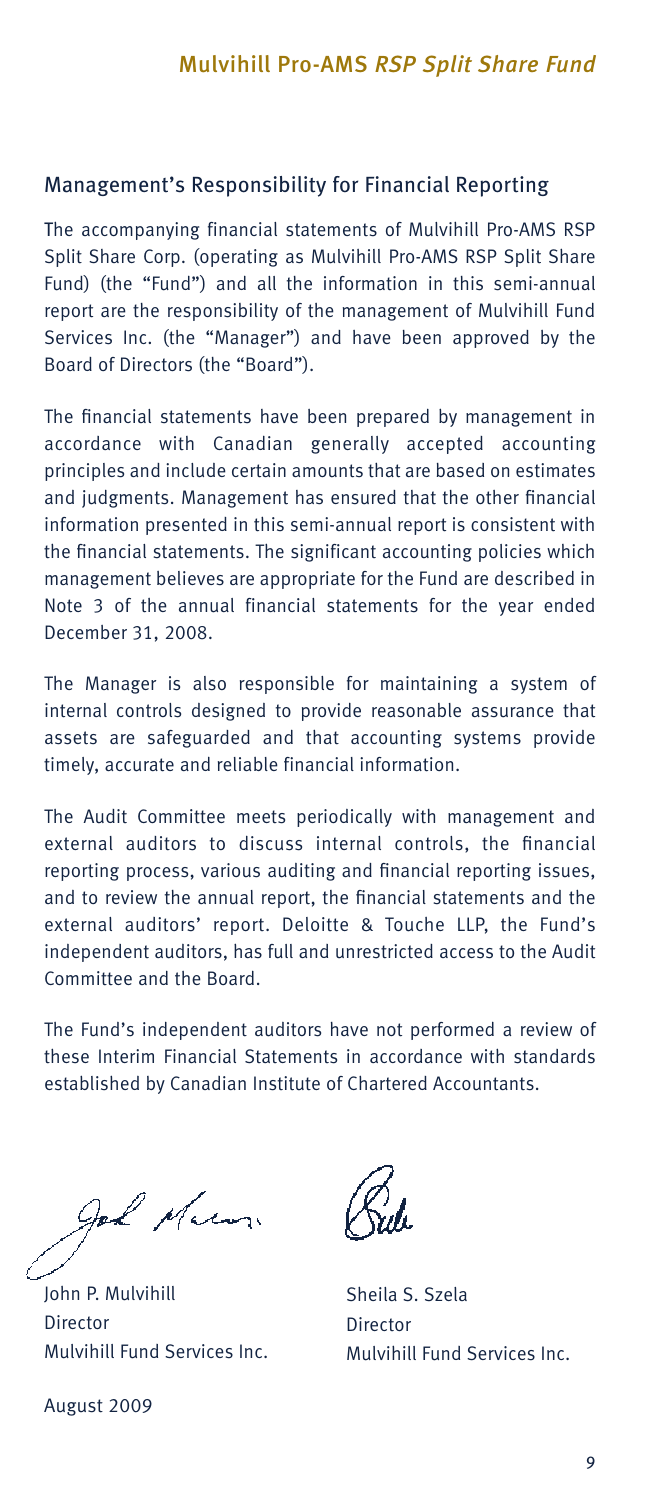# Financial Statements

## Statements of Financial Position

June 30, 2009 (Unaudited) and December 31, 2008 (Audited)

|                                                                                                                      |    | 2009                     |    | 2008                  |
|----------------------------------------------------------------------------------------------------------------------|----|--------------------------|----|-----------------------|
| <b>ASSETS</b>                                                                                                        |    |                          |    |                       |
| Investments - Class A share Fixed<br>portfolio at fair value<br>(cost - \$5,119,396;                                 |    |                          |    |                       |
| 2008 - \$8,903,146)<br>Investments - Class B share Fixed<br>portfolio at fair value                                  | \$ | 5,507,086                | Ś. | 9,203,348             |
| (cost - \$12,493,745;<br>2008 - \$16,161,433)<br>Investments - Managed portfolio at<br>fair value (cost - \$152,927; |    | 10,982,029               |    | 18,489,553            |
| 2008 - \$357,529)<br>Short-term investments - Managed<br>portfolio at fair value (cost - \$119,962;                  |    | 136,611                  |    | 301,001               |
| 2008 - \$326,461)                                                                                                    |    | 119,962                  |    | 324,330               |
| Cash                                                                                                                 |    | 66,061                   |    | 16,226                |
| Interest receivable                                                                                                  |    | 18                       |    | 942                   |
| Dividends receivable                                                                                                 |    | 114                      |    | 602                   |
| <b>TOTAL ASSETS</b>                                                                                                  | Ś. | 16,811,881               | Ś. | 28,336,002            |
| <b>LIABILITIES</b>                                                                                                   |    |                          |    |                       |
| Accrued management fees                                                                                              | \$ | 342,157                  | \$ | 347,167               |
| Redemptions payable                                                                                                  |    | 184,103                  |    | 8,337,831             |
| Accrued forward agreement fees<br><b>Accrued liabilities</b>                                                         |    | 39,173                   |    | 50,601<br>27,029      |
| <b>Accrued Class A Share distributions</b>                                                                           |    | 18,836                   |    | 161,784               |
| Redeemable Class A shares                                                                                            |    | 5,367,945                |    | 6,485,515             |
|                                                                                                                      |    | 5,952,214                |    | 15,409,927            |
| EQUITY                                                                                                               |    |                          |    |                       |
| Class B and Class I shares<br>Retained earnings/deficit                                                              |    | 11,204,918<br>(345, 251) |    | 12,807,632<br>118,443 |
|                                                                                                                      |    | 10,859,667               |    | 12,926,075            |
| TOTAL LIABILITIES AND EQUITY                                                                                         | s  | 16,811,881               | s  | 28,336,002            |
| <b>Number of Units Outstanding</b>                                                                                   |    | 608,935                  |    | 696,035               |
| <b>Net Assets per Unit</b>                                                                                           |    |                          |    |                       |
| Class A Share                                                                                                        | \$ | 8.8153                   | \$ | 9.3178                |
| Class B Share                                                                                                        |    | 17.8339                  |    | 18.5710               |
|                                                                                                                      | \$ | 26.6492                  | \$ | 27.8888               |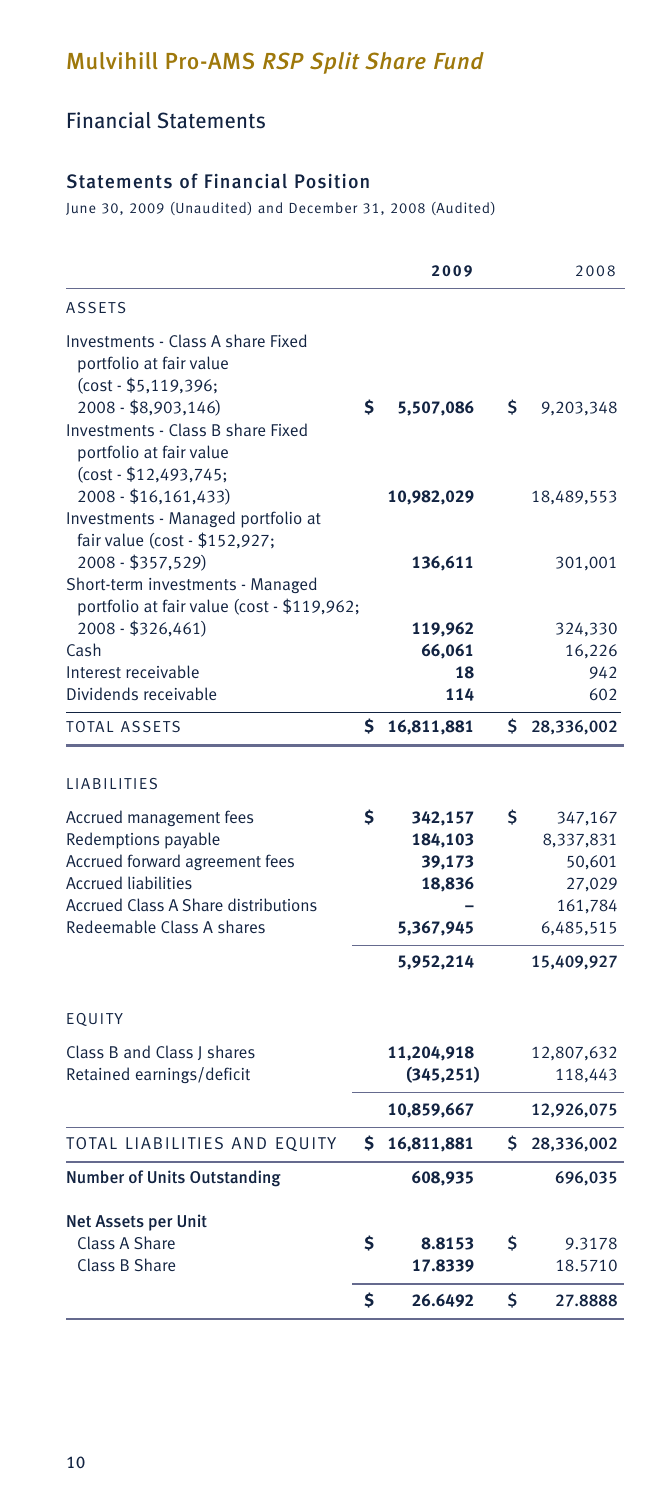# Statements of Operations and Retained Earnings/(Deficit)

For the six months ended June 30 (Unaudited)

|                                                                                                                                                                                                                                                            |    | 2009                                                                                       |    | 2008                                                                                |
|------------------------------------------------------------------------------------------------------------------------------------------------------------------------------------------------------------------------------------------------------------|----|--------------------------------------------------------------------------------------------|----|-------------------------------------------------------------------------------------|
| REVENUE                                                                                                                                                                                                                                                    |    |                                                                                            |    |                                                                                     |
| Interest, net of foreign exchange<br>Dividends<br>Withholding taxes                                                                                                                                                                                        | \$ | (3,633)<br>2,850<br>(153)                                                                  | \$ | 26,822<br>28,065<br>(2,074)                                                         |
|                                                                                                                                                                                                                                                            |    | (936)                                                                                      |    | 52,813                                                                              |
| Net realized gains (losses) on investments<br>Net realized gains on derivatives                                                                                                                                                                            |    | (75, 014)<br>3,068,932                                                                     |    | 351,719<br>4,566,120                                                                |
| <b>Total Net Realized Gains</b>                                                                                                                                                                                                                            |    | 2,993,918                                                                                  |    | 4,917,839                                                                           |
| <b>TOTAL REVENUE</b>                                                                                                                                                                                                                                       |    | 2,992,982                                                                                  |    | 4,970,652                                                                           |
| <b>EXPENSES</b>                                                                                                                                                                                                                                            |    |                                                                                            |    |                                                                                     |
| <b>Management fees</b><br>Forward agreement fees<br>Administrative and other expenses<br><b>Transaction fees</b><br>Custodian fees<br><b>Audit fees</b><br>Director fees<br>Independent review committee fees<br>Legal fees<br>Shareholder reporting costs |    | 44,517<br>65,702<br>55,899<br>749<br>9,483<br>13,736<br>10,445<br>3,437<br>2,914<br>12,400 |    | 69,859<br>106,329<br>55,475<br>5,804<br>16,469<br>9,734<br>2,002<br>2,005<br>20,187 |
| Goods and services tax                                                                                                                                                                                                                                     |    | 7,255                                                                                      |    | 9,167                                                                               |
| <b>TOTAL EXPENSES</b>                                                                                                                                                                                                                                      |    | 226,537                                                                                    |    | 297,031                                                                             |
| <b>Net Realized Income before Distributions</b>                                                                                                                                                                                                            |    | 2,766,445                                                                                  |    | 4,673,621                                                                           |
| <b>Class A distributions</b>                                                                                                                                                                                                                               |    | 111,620                                                                                    |    | (364, 228)                                                                          |
| <b>Net Realized Income</b>                                                                                                                                                                                                                                 |    | 2,878,065                                                                                  |    | 4,309,393                                                                           |
| Net change in unrealized appreciation/<br>depreciation of investments<br>Net change in unrealized appreciation/<br>depreciation of short-term<br>investments                                                                                               |    | (3,712,136)<br>(967)                                                                       |    | (3,882,481)<br>(739)                                                                |
| <b>Total Net Change in Unrealized</b><br>Appreciation/Depreciation of Investments (3,713,103)                                                                                                                                                              |    |                                                                                            |    | (3,883,220)                                                                         |
| <b>Reduction in Value of Class A Shares (Note 2)</b>                                                                                                                                                                                                       |    | 305,990                                                                                    |    |                                                                                     |
| <b>Net Allocations on Retractions</b>                                                                                                                                                                                                                      |    |                                                                                            |    |                                                                                     |
| of Class A Shares                                                                                                                                                                                                                                          |    | 26,357                                                                                     | \$ |                                                                                     |
| NET INCOME (LOSS) FOR THE PERIOD                                                                                                                                                                                                                           | s  | (502, 691)                                                                                 |    | 426,173                                                                             |
| NET INCOME (LOSS) PER CLASS B SHARE<br>(based on the weighted average number<br>of Class B shares outstanding during the<br>period of 663,102; 2008 - 1,123,057)                                                                                           | \$ | (0.7581)                                                                                   | \$ | 0.3795                                                                              |
| RETAINED EARNINGS/(DEFICIT)                                                                                                                                                                                                                                |    |                                                                                            |    |                                                                                     |
| Balance, beginning of period<br>Net allocations on retractions<br>Net income (loss) for the period                                                                                                                                                         | \$ | 118,443<br>38,997<br>(502, 691)                                                            | Ś  | (4, 376, 882)<br>192,543<br>426,173                                                 |
| BALANCE, END OF PERIOD                                                                                                                                                                                                                                     | \$ | (345, 251)                                                                                 | \$ | (3,758,166)                                                                         |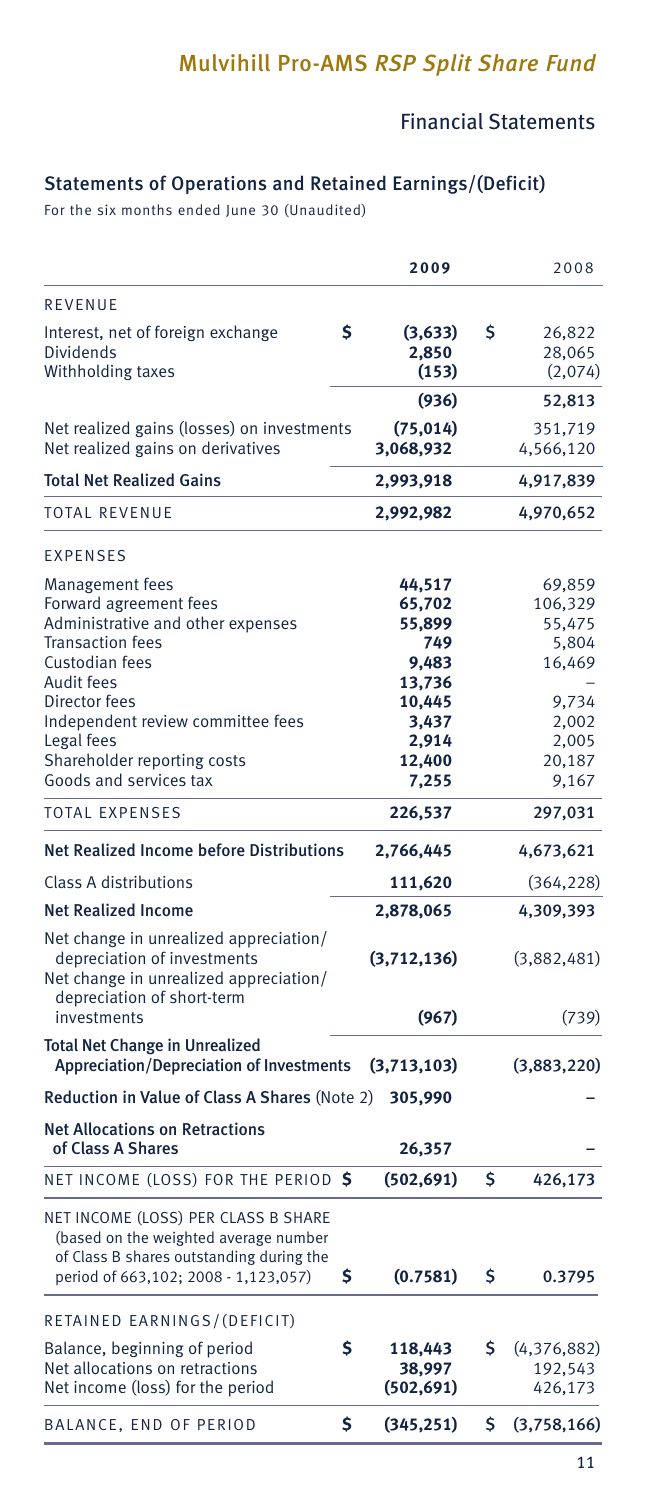# Statements of Changes in Net Assets

For the six months ended June 30 (Unaudited)

|                                                                                                                                             | 2009                                    |    | 2008                                     |
|---------------------------------------------------------------------------------------------------------------------------------------------|-----------------------------------------|----|------------------------------------------|
| NET ASSETS - CLASS B<br>AND CLASS J SHARES,<br><b>BEGINNING OF PERIOD</b><br>Ś.                                                             | 12,926,075                              | \$ | 16,569,076                               |
| <b>Net Realized Income before Distributions</b>                                                                                             | 2,766,445                               |    | 4,673,621                                |
| Reduction in Value of Class A Shares (Note 2) 305,990                                                                                       |                                         |    |                                          |
| <b>Net Allocations on Retractions</b><br>of Class A Shares                                                                                  | 26,357                                  |    |                                          |
| <b>Class B Share Transactions</b><br>Amount paid for shares redeemed                                                                        | (1, 563, 717)                           |    | (760, 621)                               |
| <b>Distributions</b><br><b>Class A Shares</b><br>Non-taxable distributions                                                                  |                                         |    | (364, 228)                               |
| <b>Accrued Class A Share distributions</b>                                                                                                  | 111,620                                 |    |                                          |
| Net Change in Unrealized Appreciation/                                                                                                      | 111,620                                 |    | (364, 228)                               |
| <b>Depreciation of Investments</b>                                                                                                          | (3,713,103)                             |    | (3,883,220)                              |
| Changes in Net Assets during the Period                                                                                                     | (2,066,408)                             |    | (334, 448)                               |
| NET ASSETS - CLASS B AND<br>CLASS J SHARES, END OF PERIOD<br>S.                                                                             | 10,859,667                              | S. | 16,234,628                               |
| <b>Statements of Cash Flows</b><br>For the six months ended June 30 (Unaudited)                                                             | 2009                                    |    | 2008                                     |
|                                                                                                                                             |                                         |    |                                          |
| CASH AND SHORT-TERM INVESTMENTS,<br>Ś<br><b>BEGINNING OF PERIOD</b>                                                                         | 340,556                                 | S. | 1,545,503                                |
| Cash Flows Provided by (Used In)<br><b>Operating Activities</b>                                                                             |                                         |    |                                          |
| <b>Net Realized Income before Distributions</b>                                                                                             | 2,766,445                               |    | 4,673,621                                |
| Adjustments to Reconcile Net Cash<br><b>Provided by (Used in) Operating Activities</b><br>Purchase of investment securities                 | (164, 830)                              |    | (12,311,697)                             |
| Proceeds from disposition of<br>investment securities                                                                                       | 7,820,870                               |    | 8,615,895                                |
| (Increase)/decrease in dividends<br>receivable, interest receivable and<br>due from brokers - derivatives<br>Increase/(decrease) in accrued | 1,412                                   |    | (1,839,634)                              |
| management fees, accrued forward<br>agreement fees and accrued liabilities<br>Net change in unrealized depreciation                         | (24, 631)                               |    | 4,886,543                                |
| of cash and short-term investments                                                                                                          | (967)                                   |    | (739)                                    |
| Cash Flows Provided by (Used in)                                                                                                            | 7,631,854                               |    | (649, 632)                               |
| <b>Financing Activities</b><br>Distributions to Class A shares<br>Class A share redemptions<br>Class B share redemptions                    | (49, 191)<br>(3,519,551)<br>(6,984,090) |    | (364, 228)<br>(1,912,400)<br>(2,790,393) |
| Net Increase/(Decrease) in Cash and<br><b>Short-Term Investments</b><br><b>During the Period</b>                                            | (10, 552, 832)<br>(154, 533)            |    | (5,067,021)<br>(1,043,032)               |
| CASH AND SHORT-TERM INVESTMENTS,<br><b>END OF PERIOD</b><br>S                                                                               | 186,023                                 | \$ | 502,471                                  |
| <b>Cash and Short-Term</b><br>Investments comprise of:<br>Ś<br>Cash                                                                         | 66,061                                  | Ś  | 12,002                                   |
| <b>Short-Term Investments</b>                                                                                                               | 119,962                                 |    | 490,469                                  |
| CASH AND SHORT-TERM INVESTMENTS,<br><b>END OF PERIOD</b><br>s                                                                               | 186,023                                 | \$ | 502,471                                  |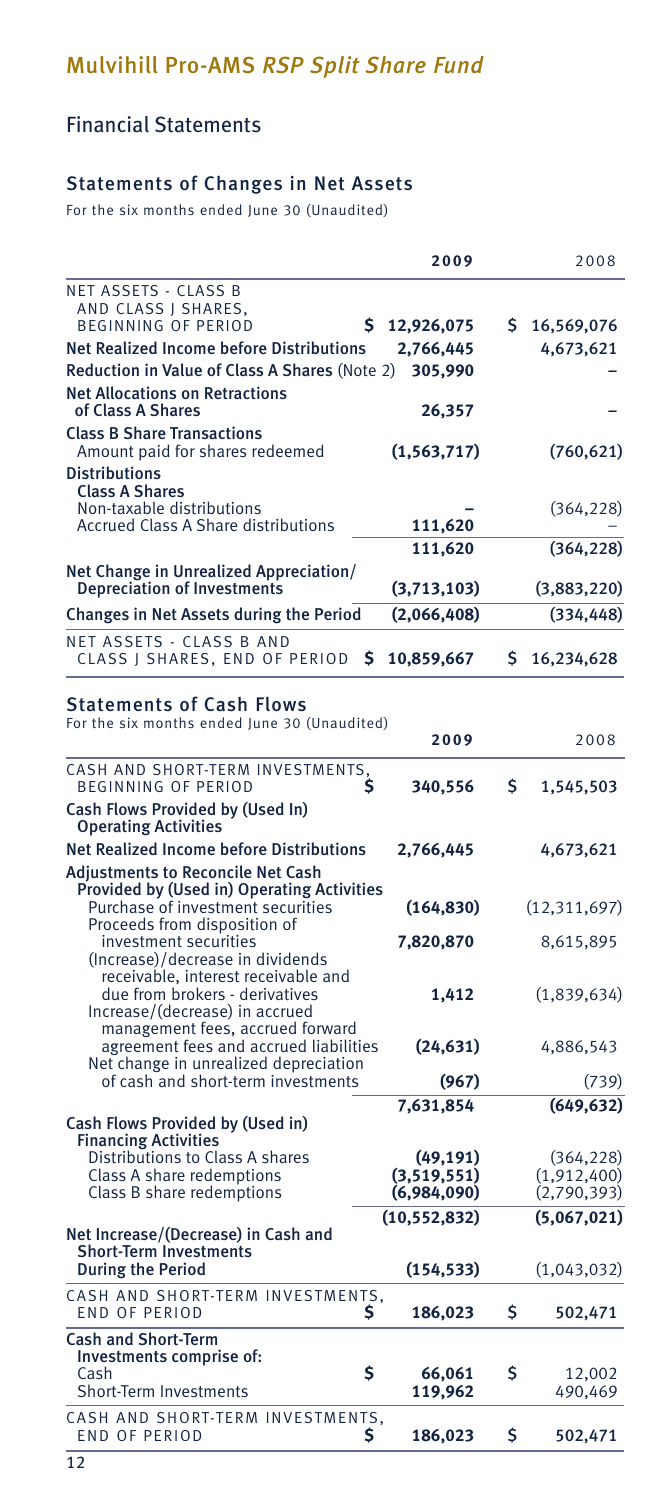# Statement of Investments

June 30, 2009 (Unaudited)

|                                                                                                               | Par Value/<br><b>Number of Shares</b> | Average<br>Cost |         |    | Fair<br>Value | % of<br><b>Portfolio</b> |
|---------------------------------------------------------------------------------------------------------------|---------------------------------------|-----------------|---------|----|---------------|--------------------------|
| SHORT-TERM INVESTMENTS - MANAGED PORTFOLIO                                                                    |                                       |                 |         |    |               |                          |
| Bankers' Acceptances<br>The Bank of Nova Scotia, 0.28%<br>- July 6, 2009                                      | 80,000                                | \$              | 79,985  | \$ | 79,985        | 66.7%                    |
| Treasury Bills<br>Province of Ontario, 0.25%<br>- September 2, 2009                                           | 40,000                                |                 | 39,977  |    | 39,977        | 33.3%                    |
|                                                                                                               |                                       |                 |         |    | 119,962       | 100.0%                   |
| <b>Accrued Interest</b>                                                                                       |                                       |                 | 119,962 |    | 18            | 0.0%                     |
| TOTAL SHORT-TERM INVESTMENTS<br>- MANAGED PORTFOLIO                                                           |                                       | \$              | 119,962 | Ş  | 119,980       | 100.0%                   |
| INVESTMENTS - MANAGED PORTFOLIO                                                                               |                                       |                 |         |    |               |                          |
| <b>Canadian Common Shares</b>                                                                                 |                                       |                 |         |    |               |                          |
| <b>Energy</b><br><b>EnCana Corporation</b>                                                                    | 600                                   | s               | 43,169  | s  | 34,602        | 0.2%                     |
| <b>Materials</b><br>Kinross Gold Corporation                                                                  | 1,400                                 |                 | 26,048  |    | 29,680        | 0.2%                     |
| <b>Total Canadian Common Shares</b>                                                                           |                                       | \$              | 69,217  | \$ | 64,282        | 0.4%                     |
| <b>United States Common Shares</b>                                                                            |                                       |                 |         |    |               |                          |
| <b>Consumer Staples</b>                                                                                       |                                       |                 |         |    |               |                          |
| Campbell Soup Co.                                                                                             | 800                                   | Ś.              | 28,854  | Ś  | 27,315        |                          |
| Kraft Foods Inc. - Class A                                                                                    | 400                                   |                 | 12,540  |    | 11,771        |                          |
| <b>Total Consumer Staples</b>                                                                                 |                                       |                 | 41,394  |    | 39,086        | 0.3%                     |
| <b>Health Care</b>                                                                                            |                                       |                 |         |    |               |                          |
| <b>Abbott Laboratories</b>                                                                                    | 200                                   |                 | 14,188  |    | 10,926        |                          |
| <b>Bristol-Myers Squibb Company</b>                                                                           | 1,000                                 |                 | 28,481  |    | 23,575        | 0.3%                     |
| <b>Total Health Care</b>                                                                                      |                                       |                 | 42,669  |    | 34,501        |                          |
| <b>Total United States Common Shares</b>                                                                      |                                       | \$              | 84,063  | Ş  | 73,587        | 0.6%                     |
| Forward Exchange Contracts<br>Sold USD \$12,000, Bought CAD \$14,133<br>@ 0.84908 - July 8, 2009              |                                       |                 |         | \$ | 197           |                          |
| Sold USD \$12,000, Bought CAD \$14,830<br>@ 0.80919 - July 22, 2009<br>Sold USD \$14,000, Bought CAD \$15,571 |                                       |                 |         |    | 895           |                          |
| @ 0.89911 - August 5, 2009<br>Sold USD \$12,000, Bought CAD \$14,396                                          |                                       |                 |         |    | (684)         |                          |
| @ 0.83354 - August 19, 2009<br>Sold USD \$13,000, Bought CAD \$14,453                                         |                                       |                 |         |    | 464           |                          |
| @ 0.89944 - September 16, 2009<br>Sold USD \$13,000, Bought CAD \$14,637                                      |                                       |                 |         |    | (636)         |                          |
| @ 0.88814 - September 30, 2009<br>Sold USD \$13,000, Bought CAD \$14,308                                      |                                       |                 |         |    | (451)         |                          |
| @ 0.90857 - October 28, 2009<br>Sold USD \$13,000, Bought CAD \$14,897                                        |                                       |                 |         |    | (776)         |                          |
| @ 0.87268 - November 25, 2009                                                                                 |                                       |                 |         |    | (186)         |                          |
| <b>Total Forward Exchange Contracts</b>                                                                       |                                       |                 |         | Ś  | (1, 177)      | (0.1)%                   |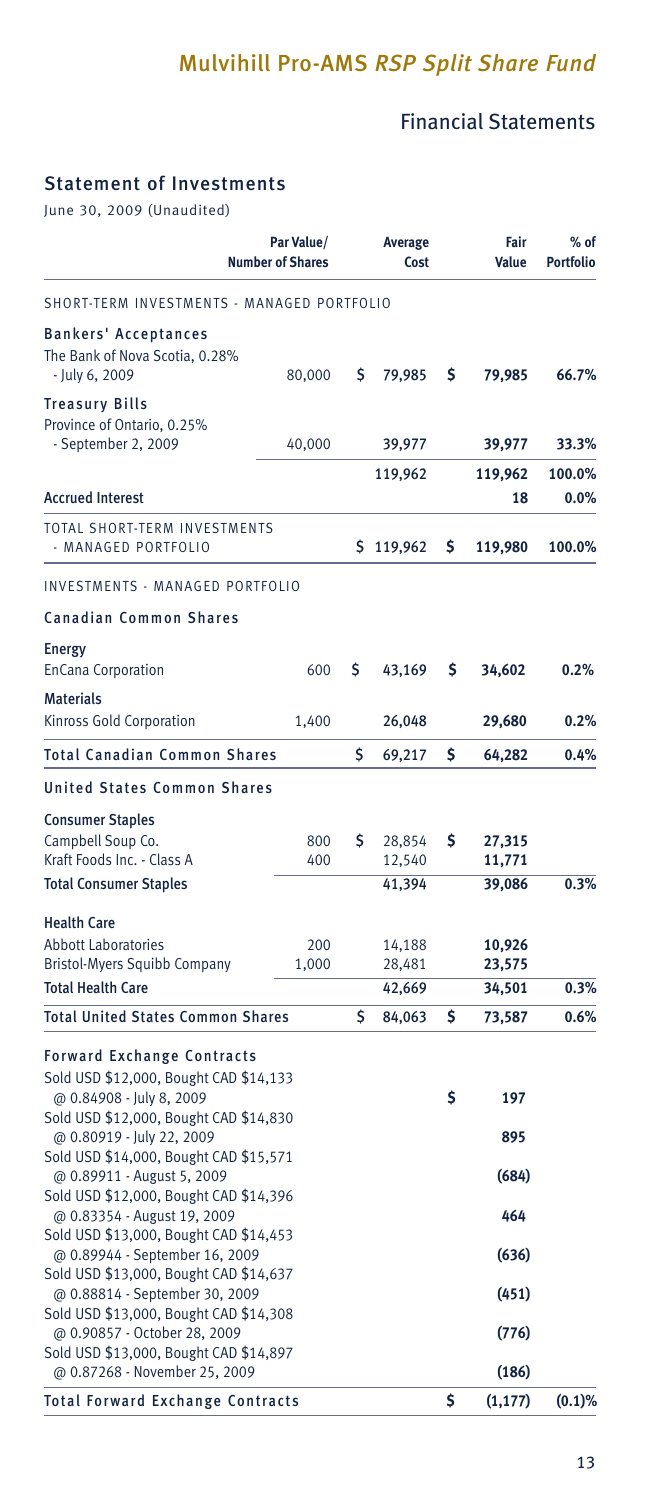**Number of Shares/ Average Cost/ Fair % of**

# Financial Statements

# Statement of Investments (continued)

June 30, 2009 (Unaudited)

|                                                                                                                      | <b>Number of Contracts</b><br><b>Proceeds</b> |    |                      |    | Value              | <b>Portfolio</b> |
|----------------------------------------------------------------------------------------------------------------------|-----------------------------------------------|----|----------------------|----|--------------------|------------------|
| INVESTMENTS - MANAGED PORTFOLIO (continued)                                                                          |                                               |    |                      |    |                    |                  |
| <b>OPTIONS</b>                                                                                                       |                                               |    |                      |    |                    |                  |
| <b>Written Covered Call Options</b><br>(100 shares per contract)<br>Kraft Foods Inc. - Class A<br>- July 2009 @ \$26 | (4)                                           | \$ | (150)                | s  | (81)               |                  |
| <b>TOTAL OPTIONS</b>                                                                                                 |                                               | Ś  | (150)                | Ś  | (81)               | 0.0%             |
| Adjustment for transaction fees                                                                                      |                                               |    | (203)                |    |                    |                  |
| <b>TOTAL INVESTMENTS</b><br>- MANAGED PORTFOLIO                                                                      |                                               | Ś  | 152,927              | Ś  | 136,611            | 0.9%             |
| INVESTMENTS - CLASS A SHARE FIXED PORTFOLIO                                                                          |                                               |    |                      |    |                    |                  |
| <b>Canadian Common Shares</b>                                                                                        |                                               |    |                      |    |                    |                  |
| <b>Consumer Discretionary</b>                                                                                        |                                               |    |                      |    |                    |                  |
| Gildan Activewear Inc.                                                                                               | 3,063                                         | \$ | 119,763              | \$ | 52,775             |                  |
| Rona Inc.<br><b>Total Consumer Discretionary</b>                                                                     | 3,990                                         |    | 70,766<br>190,529    |    | 50,713<br>103,488  | 0.6%             |
|                                                                                                                      |                                               |    |                      |    |                    |                  |
| <b>Financials</b><br>Firstservice Corp.                                                                              | 66,103                                        |    | 1,025,919            |    | 889,746            | 5.4%             |
| <b>Health Care</b>                                                                                                   |                                               |    |                      |    |                    |                  |
| MDS Inc.                                                                                                             | 128,079                                       |    | 1,025,913            |    | 782,563            | 4.7%             |
| <b>Industrials</b>                                                                                                   |                                               |    |                      |    |                    |                  |
| Westjet Airlines Ltd.                                                                                                | 148,913                                       |    | 1,480,121            |    | 1,523,380          | 9.2%             |
| <b>Information Technology</b><br><b>Research In Motion Limited</b>                                                   | 12,912                                        |    | 371,003              |    | 1,067,564          | 6.4%             |
|                                                                                                                      |                                               |    |                      |    |                    |                  |
| <b>Materials</b><br><b>Canfor Corporation</b>                                                                        | 155,441                                       |    | 1,025,911            |    | 777,205            | 4.7%             |
| <b>Total Canadian Common Shares</b>                                                                                  |                                               |    | \$5,119,396          |    | \$5,143,946        | 31.0%            |
| Class A Share Forward Agreement                                                                                      |                                               |    |                      |    | 363,140            | 2.2%             |
| TOTAL INVESTMENTS - CLASS A                                                                                          |                                               |    |                      |    |                    |                  |
| SHARE FIXED PORTFOLIO                                                                                                |                                               |    | \$5,119,396          |    | \$5,507,086        | 33.2%            |
| INVESTMENTS - CLASS B FIXED PORTFOLIO                                                                                |                                               |    |                      |    |                    |                  |
| <b>Canadian Common Shares</b>                                                                                        |                                               |    |                      |    |                    |                  |
| <b>Consumer Discretionary</b>                                                                                        |                                               |    |                      |    |                    |                  |
| Gildan Activewear Inc.<br>Rona Inc.                                                                                  | 21,861<br>49,152                              | \$ | 854,765              | \$ | 376,665<br>624,722 |                  |
| <b>Total Consumer Discretionary</b>                                                                                  |                                               |    | 871,753<br>1,726,518 |    | 1,001,387          | 5.9%             |
| <b>Consumer Staples</b>                                                                                              |                                               |    |                      |    |                    |                  |
| Viterra Inc.                                                                                                         | 3,445                                         |    | 35,690               |    | 34,795             | 0.2%             |
| <b>Energy</b>                                                                                                        |                                               |    |                      |    |                    |                  |
| Birchcliff Energy Ltd.                                                                                               | 181,348                                       |    | 2,254,156            |    | 1,091,715          | 6.6%             |
| <b>Financials</b>                                                                                                    |                                               |    |                      |    |                    |                  |
| Firstservice Corp.                                                                                                   | 91,670                                        |    | 1,422,718            |    | 1,233,878          | 7.4%             |
|                                                                                                                      |                                               |    |                      |    |                    |                  |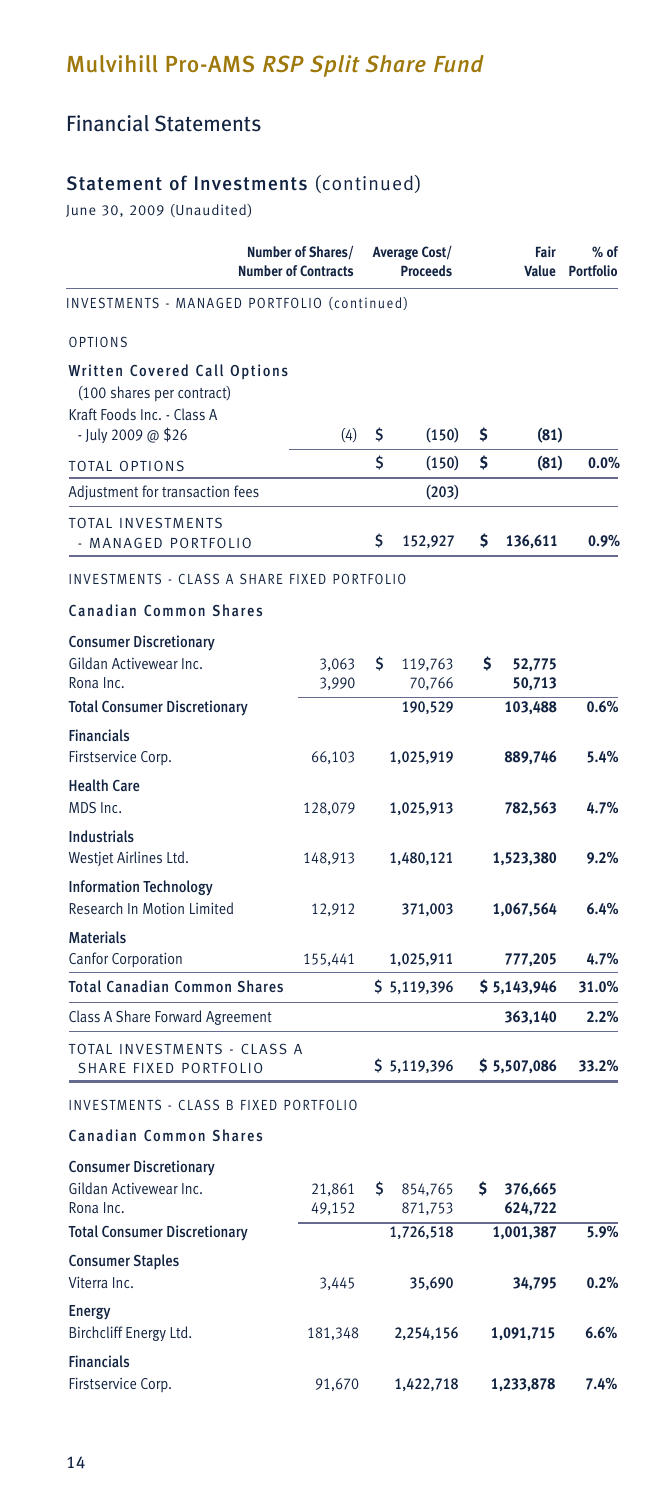# Statement of Investments (continued)

June 30, 2009 (Unaudited)

|                                                   | <b>Number of</b><br><b>Shares</b> |    | Average<br>Cost           |  | Fair                     | $%$ of<br><b>Value Portfolio</b> |
|---------------------------------------------------|-----------------------------------|----|---------------------------|--|--------------------------|----------------------------------|
| INVESTMENTS - CLASS B FIXED PORTFOLIO (continued) |                                   |    |                           |  |                          |                                  |
| <b>Health Care</b>                                |                                   |    |                           |  |                          |                                  |
| MDS Inc.                                          | 177,619                           |    | 1,422,728                 |  | 1,085,252                | 6.5%                             |
| <b>Industrials</b>                                |                                   |    |                           |  |                          |                                  |
| Westjet Airlines Ltd.                             | 86,029                            |    | 855,085                   |  | 880,077                  | 5.3%                             |
| <b>Information Technology</b>                     |                                   |    |                           |  |                          |                                  |
| <b>Research In Motion Limited</b>                 | 1,599                             |    | 45,945                    |  | 132,205                  | 0.8%                             |
| <b>Materials</b>                                  |                                   |    |                           |  |                          |                                  |
| <b>Canfor Corporation</b>                         | 215,564                           |    | 1,422,722                 |  | 1,077,820                |                                  |
| <b>Eldorado Gold Corporation</b>                  | 201,475                           |    | 1,654,110                 |  | 2,095,340                |                                  |
| FNX Mining Co. Inc.                               | 68,153                            |    | 1,654,073                 |  | 545,905                  |                                  |
| <b>Total Materials</b>                            |                                   |    | 4,730,905                 |  | 3,719,065                | 22.4%                            |
| <b>Total Canadian Common Shares</b>               |                                   |    | $5$ 12,493,745 \$         |  | 9,178,374                | 55.1%                            |
| Class B Share Forward Agreement                   |                                   |    |                           |  | 1,803,655                | 10.8%                            |
| TOTAL INVESTMENTS - CLASS B                       |                                   |    |                           |  |                          |                                  |
| <b>SHARE FIXED PORTFOLIO</b>                      |                                   |    | \$12,493,745 \$10,982,029 |  |                          | 65.9%                            |
| <b>TOTAL INVESTMENTS</b>                          |                                   | Ś. |                           |  | 17,766,068 \$ 16,625,726 | 100.0%                           |
| Redeemable Class A shares                         |                                   |    |                           |  | (5,367,945)              |                                  |
| Short-Term Investments - Managed Portfolio        |                                   |    |                           |  | 119.962                  |                                  |
| Other Assets Less Liabilities                     |                                   |    |                           |  | (518,076)                |                                  |
| <b>NET ASSETS</b>                                 |                                   |    |                           |  | \$10,859,667             |                                  |
| TOTAL MANAGED PORTFOLIO                           |                                   | Ś  | 152,927 \$                |  | 136,611                  |                                  |
| TOTAL CLASS A FIXED PORTFOLIO                     |                                   |    | 5,119,396                 |  | 5,507,086                |                                  |
| TOTAL CLASS B FIXED PORTFOLIO                     |                                   |    | 12,493,745                |  | 10,982,029               |                                  |
| <b>TOTAL INVESTMENT PORTFOLIO</b>                 |                                   |    | \$17,766,068 \$16,625,726 |  |                          |                                  |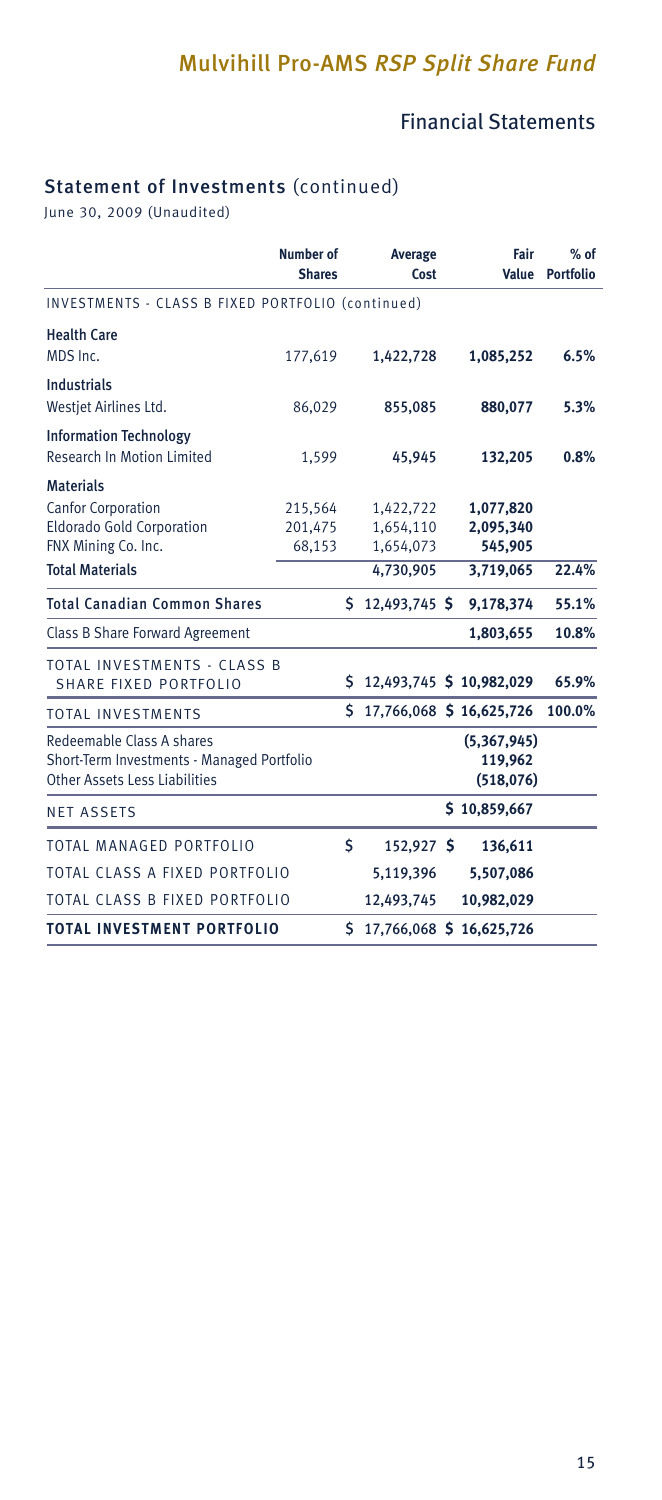### Notes to Financial Statements

June 30, 2009

### 1. Basis of Presentation

The interim financial statements for the Fund have been prepared in accordance with Canadian generally accepted accounting standards ("GAAP"). However, not all disclosures required by GAAP for annual financial statements have been presented and, accordingly, these interim financial statements should be read in conjunction with the most recently prepared annual financial statements for the year ended December 31, 2008.

These interim financial statements follow the same accounting policies and method of application as the most recent financial statements for the year ended December 31, 2008.

### 2. Reduction in Value of Class A Shares

In the fourth quarter of 2008, the Fund experienced market declines in its equity portfolios. In October 2008, the Fund suspended distributions on the Class A Shares. The Managed Portfolio funded additional amounts for the Class A Share Forward Agreement to a future value of \$10.00 per Class A Share. The Managed Portfolio was reduced significantly in size with this funding. The Class A Shares have residual risk now, since the decrease in the size of the Managed Portfolio may mean that the Class A Shareholders will be expected to cover expenses of the Fund in future years. As a result, the expected redemption value of the Class A Shares to be received in December of 2013 is below \$10.00 per Class A Share.

Each Class A Share is valued for financial statement purposes at the lesser of: (i) the original redemption value of \$10.00; and (ii) the net assets of the Managed Portfolio, divided by the number of Class A Shares outstanding. As a result, the redemption value of the Class A Shares was reduced by \$305,990 (2008 - nil). This reduction is reflected in both the carrying value in the Statement of Financial Position and the Statement of Operations and Retained Earnings/(Deficit).

### 3. Net Asset Value

The Net Asset Value of the Fund is calculated using the fair value of investments using the close or last trade price ("Net Asset Value"). The Net Assets per unit for financial reporting purposes and Net Asset Value per unit for pricing purposes will not be the same due to the use of different valuation techniques. The Net Asset Value per unit is as follows:

|                                        | <b>June 30.</b> | Dec. 31. |  |
|----------------------------------------|-----------------|----------|--|
|                                        | 2009            | 2008     |  |
| Net Asset Value (for pricing purposes) | \$26.65         | \$27.88  |  |

### 4. Financial Instruments and Risk Management

The Fund's financial instruments consist of cash, investments, receivables, payables and certain derivative contracts. As a result, the Fund is exposed to various types of risks that are associated with its investment strategies, financial instruments and markets in which it invests. The most important risks include interest rate risk, liquidity risk, other price risk, currency risk and credit risk.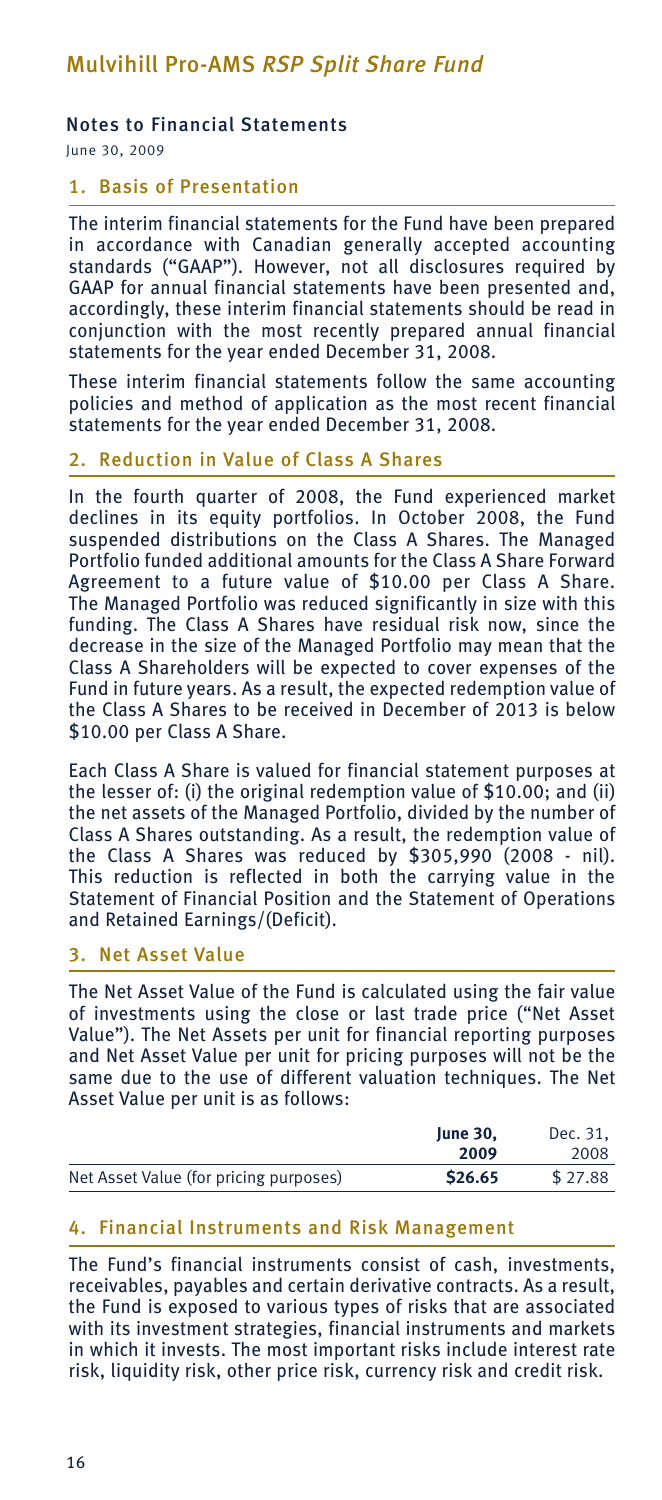### Notes to Financial Statements June 30, 2009

These risks and related risk management practices employed by the Fund are discussed below:

### Interest Rate Risk

The Fund is comprised of two fixed portfolios, which each contain a forward agreement and securities pledged as collateral under the forward agreement, as well as a managed portfolio which holds cash and cash equivalents. The values of the forward agreements are determined by the current level of interest rates and are inversely related to them. Duration is the change in the value of the forward agreements that will result from a 100 basis points change in interest rates and is stated in years. The Fund's duration is approximately 4.5 years (December 31, 2008 - 5.0 years).

The forward agreements also have more sensitivity to interest rates than a comparable bond. For example, increases in long-term interest rates will generally have the effect of decreasing the Fund's total net assets. As the majority of the Fund's total net assets are comprised of the forward agreements, the primary risk associated with the Fund is interest rate risk.

Approximately 102 percent (December 31, 2008 - 143 percent) of the Fund's net assets, excluding the Class A share liability, held at June 30, 2009 was invested in the Fund's fixed portfolios. If interest rates increased or decreased by 100 basis points as at June 30, 2009, the net assets, excluding the Class A share liability, of the Fund would have decreased or increased by \$0.7M (December 31, 2008 - \$1.4M) respectively or 4.6 percent (December 31, 2008 - 7.1 percent) of the net assets, excluding the Class A share liability, all other factors remaining constant. In practice, actual trading results may differ and the difference could be material.

As the Fund approaches the termination date of December 31, 2013, the Fund's sensitivity to longer-term interest rates will decline, whereas its sensitivity to short-term interest rates will increase.

### Liquidity Risk

The market price of the Class A Shares and Class B Shares may be affected by the level of interest rates prevailing from time to time. In addition, any decrease in the NAV of the Fund resulting from an increase in interest rates may also negatively affect the market price of the Class A Shares or Class B Shares. To mitigate this risk, excess cash and cash equivalents are invested at short-term market interest rates.

The fixed portfolios contain forward agreements and securities pledged as collateral under the forward agreements. The forward agreements are to remain in effect for the life of the Fund to return the original issue price to shareholders, are not actively managed and therefore have minimal liquidity risk if shares are held to maturity of the Fund. Liquidity risk for the forward agreements arise only upon early redemption or early termination of the Fund possibly impacting the price at which the forward agreements or a portion of the agreements are liquidated.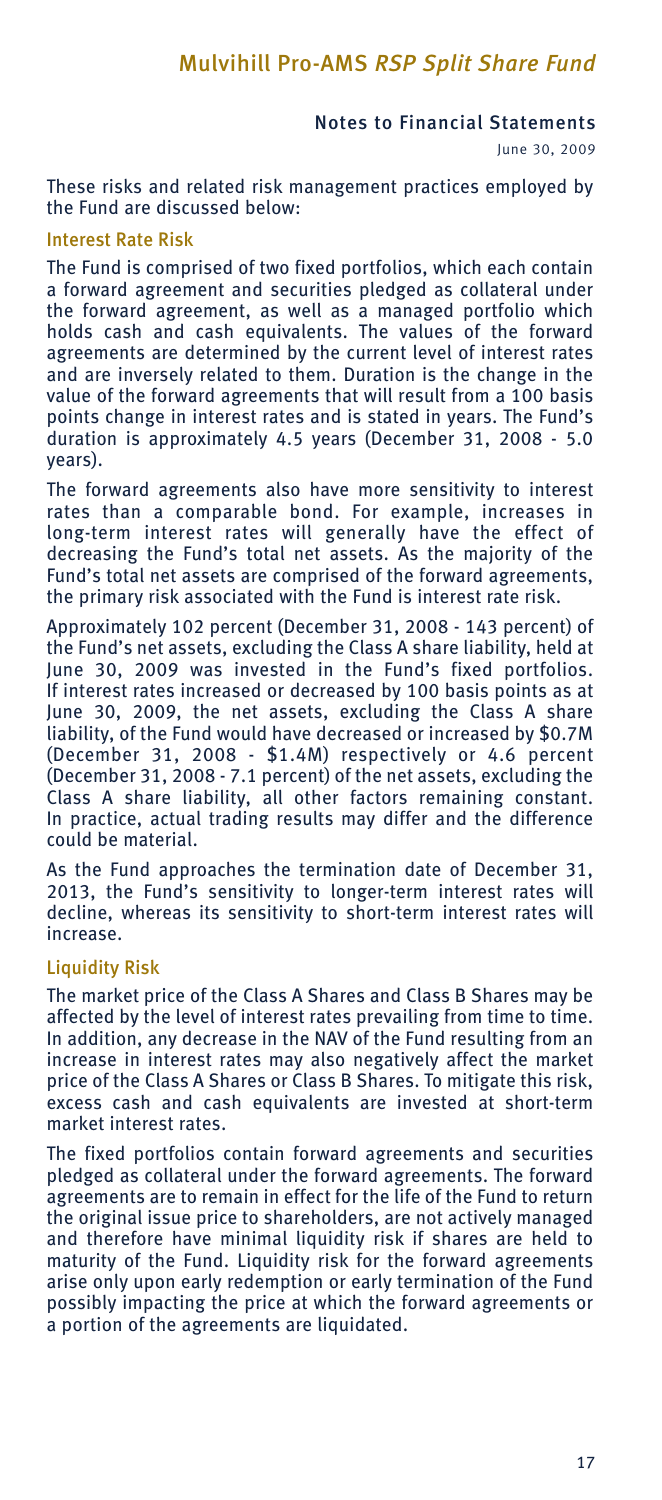#### Notes to Financial Statements

June 30, 2009

#### Other Price Risk

The Fund's equity, debt securities and trading derivatives held in the managed portfolio are susceptible to market price risk arising from uncertainties about future prices of the instruments. Net Asset Value per Unit varies as the value of the securities in the Portfolio varies. The Fund has no control over the factors that affect the value of the securities in the Portfolio. The Fund's market risk is managed by taking a long-term perspective. The equity exposure of the managed portfolio of the Fund is minimal as it represents approximately 1 percent (December 31, 2008 - 2 percent) of the Fund's net assets, excluding the Class A share liability, held at June 30, 2009.

Approximately 102 percent (December 31, 2008 - 144 percent) of the Fund's net assets, excluding the Class A share liability, held at June 30, 2009 were invested in the Fund's fixed portfolios that include publicly traded equities. These equity securities have been pledged to the Royal Bank of Canada as security for the obligation of the Fund under the Forward Agreements. As a result, the fixed portfolios have no equity exposure.

#### Currency Risk

The Portfolio includes securities and options denominated in foreign currencies. The net asset value of the Fund and the value of the dividends and option premiums received by the Fund will be affected by fluctuations in the value of the foreign currencies relative to the Canadian dollar. The Fund uses foreign exchange contracts to actively hedge the majority of its foreign currency exposure.

Approximately 0.8 percent (December 31, 2008 - 0.8 percent) of the Fund's net assets, excluding the Class A share liability, held at June 30, 2009 were held in securities denominated in U.S. currency. This risk is mitigated by the Fund through the use of forward currency contracts. At June 30, 2009 the Fund had minimal currency risk as a result of its investment in forward currency contracts. If the Canadian dollar weakened or strengthened by 1 percent in relation to the U.S. currency, the net assets, excluding the Class A share liability, of the Fund would have increased or decreased, by approximately nil (December 31, 2008 - \$1.6k) respectively or 0.0 percent (December 31, 2008 - 0.0 percent) of the net assets, excluding the Class A share liability, with all other factors remaining constant.

### Credit Risk

In entering into derivative financial instruments, the Fund is subject to the credit risk that its counterparty (whether a clearing corporation, in the case of exchange traded instruments, or other third party, in the case of over-the-counter instruments) may be unable to meet its obligations. The Fund manages these risks through the use of various risk limits and trading strategies.

The credit risk is mitigated by dealing with counterparties that have a credit rating that is not below the level of approved credit ratings as set out in National Instrument 81-102.

The following are the credit ratings for the counterparties to derivative financial instruments that the Fund dealt with during the period, based on Standard & Poor's credit ratings as of June 30, 2009: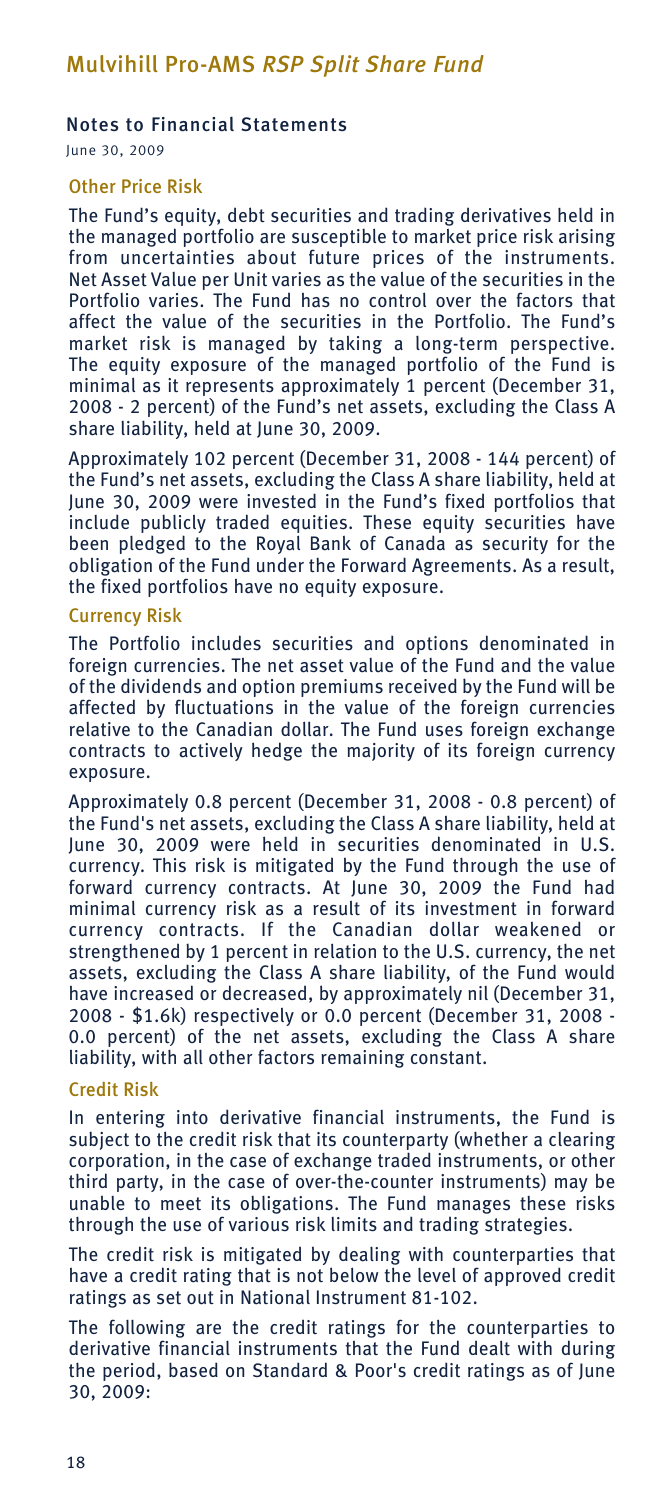### Notes to Financial Statements

June 30, 2009

| <b>Dealer</b>               | <b>Long-Term Local</b><br><b>Currency Rating</b> | <b>Short-Term Local</b><br><b>Currency Rating</b> |  |
|-----------------------------|--------------------------------------------------|---------------------------------------------------|--|
| <b>Canadian Dollar</b>      |                                                  |                                                   |  |
| <b>Royal Bank of Canada</b> | AA-                                              | $A - 1 +$                                         |  |
| The Toronto-Dominion Bank   | AA-                                              | $A - 1 +$                                         |  |

The following are the credit ratings for the counterparties to derivative financial instruments that the Fund dealt with during the prior period, based on Standard & Poor's credit ratings as of December 31, 2008:

| <b>Dealer</b>             | <b>Long-Term Local</b><br><b>Currency Rating</b> | <b>Short-Term Local</b><br><b>Currency Rating</b> |
|---------------------------|--------------------------------------------------|---------------------------------------------------|
| <b>Canadian Dollar</b>    |                                                  |                                                   |
| Royal Bank of Canada      | AA-                                              | $A - 1 +$                                         |
| The Toronto-Dominion Bank | AA-                                              | $A - 1 +$                                         |

The following are credit ratings for short-term investments held by the Fund based on Standard & Poor's credit ratings as of June 30, 2009:

| <b>Type of Short-Term</b>   |           | % of Short-Term    |  |
|-----------------------------|-----------|--------------------|--|
| <b>Investment</b>           | Rating    | <b>Investments</b> |  |
| <b>Bankers' Acceptances</b> | $A - 1 +$ | 67%                |  |
| <b>Province of Ontario</b>  |           |                    |  |
| <b>Treasury Bills</b>       | AA        | 33%                |  |
| <b>Total</b>                |           | 100%               |  |

The following are credit ratings for short-term investments held by the Fund based on Standard & Poor's credit ratings as of December 31, 2008:

| <b>Type of Short-Term</b><br><b>Investment</b>                  | Rating     | % of Short-Term<br><b>Investments</b> |
|-----------------------------------------------------------------|------------|---------------------------------------|
| <b>Discount Commercial Paper</b><br><b>Government of Canada</b> | <b>AAA</b> | 74%                                   |
| <b>Treasury Bills</b>                                           | <b>AAA</b> | 26%                                   |
| <b>Total</b>                                                    |            | 100%                                  |

The carrying amount of these investments represents their maximum credit risk exposure, as they will be settled in the short term.

### 5. Future Accounting Policy Changes

The Manager has developed a changeover plan to meet the timetable published by the Canadian Institute of Chartered Accountants ("CICA") for changeover to International Financial Reporting Standards ("IFRS"). The key elements of the preliminary plan include disclosures of the qualitative impact in the 2009 annual financial statements, the disclosure of the quantitative impact, if any, in the 2010 financial statements and the preparation of the 2011 financial statements in accordance with IFRS with comparatives. The current impact, based on the Fund's management's understanding and analysis of IFRS on accounting policies and implementation decisions for 2009, will mainly be in the areas of additional note disclosures in the financial statements of the Fund and is expected to have no material impact on the net assets per unit of the Fund.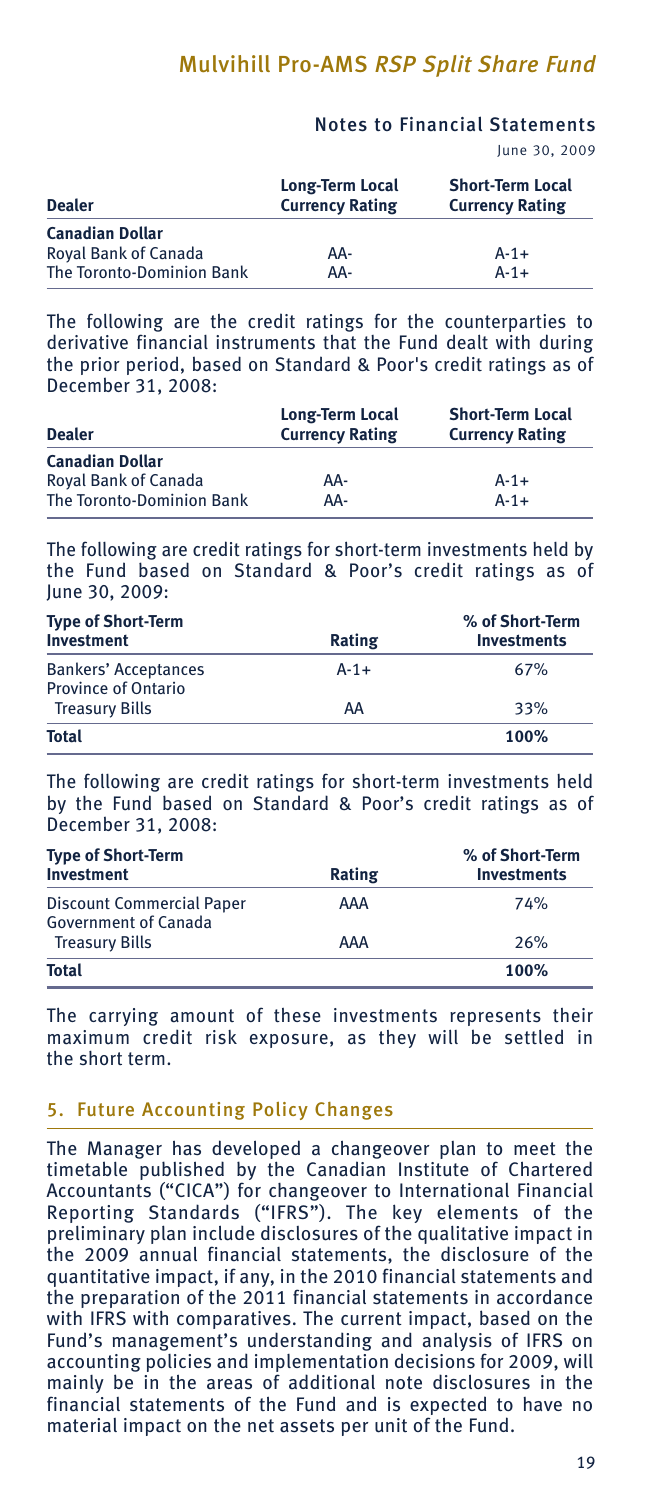Hybrid Income Funds Managed by Mulvihill Structured Products

## Mulvihill Platinum

Mulvihill *Government Strip Bond Fund* Mulvihill Pro-AMS *U.S. Fund* Mulvihill Pro-AMS *RSP Split Share Fund*

### Mulvihill Premium

Mulvihill *Core Canadian Dividend Fund* Mulvihill Premium *Canadian Fund* Mulvihill Premium *Canadian Bank Fund* Mulvihill Premium *Global Plus Fund* Mulvihill Premium *Split Share Fund* Mulvihill *S Split Fund* Mulvihill *Top 10 Canadian Financial Fund* Mulvihill *Top 10 Split Fund* Mulvihill *World Financial Split Fund*

### Head Office

Mulvihill Capital Management Inc. 121 King St. W., Suite 2600 Toronto, Ontario M5H 3T9

Tel: 416 681-3966 1 800 725-7172 Fax: 416 681-3901 e-mail: hybrid@mulvihill.com

Visit our website at www.mulvihill.com for additional information on all Mulvihill Hybrid Income Funds.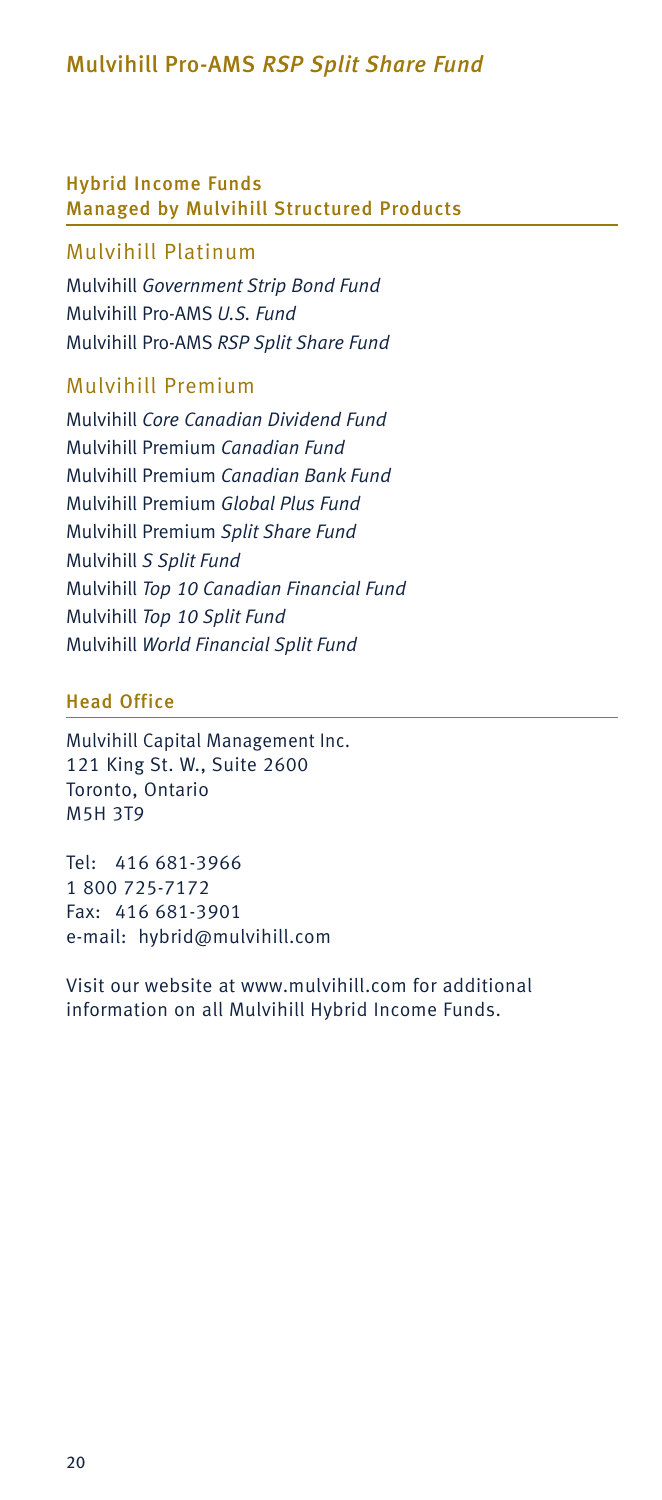